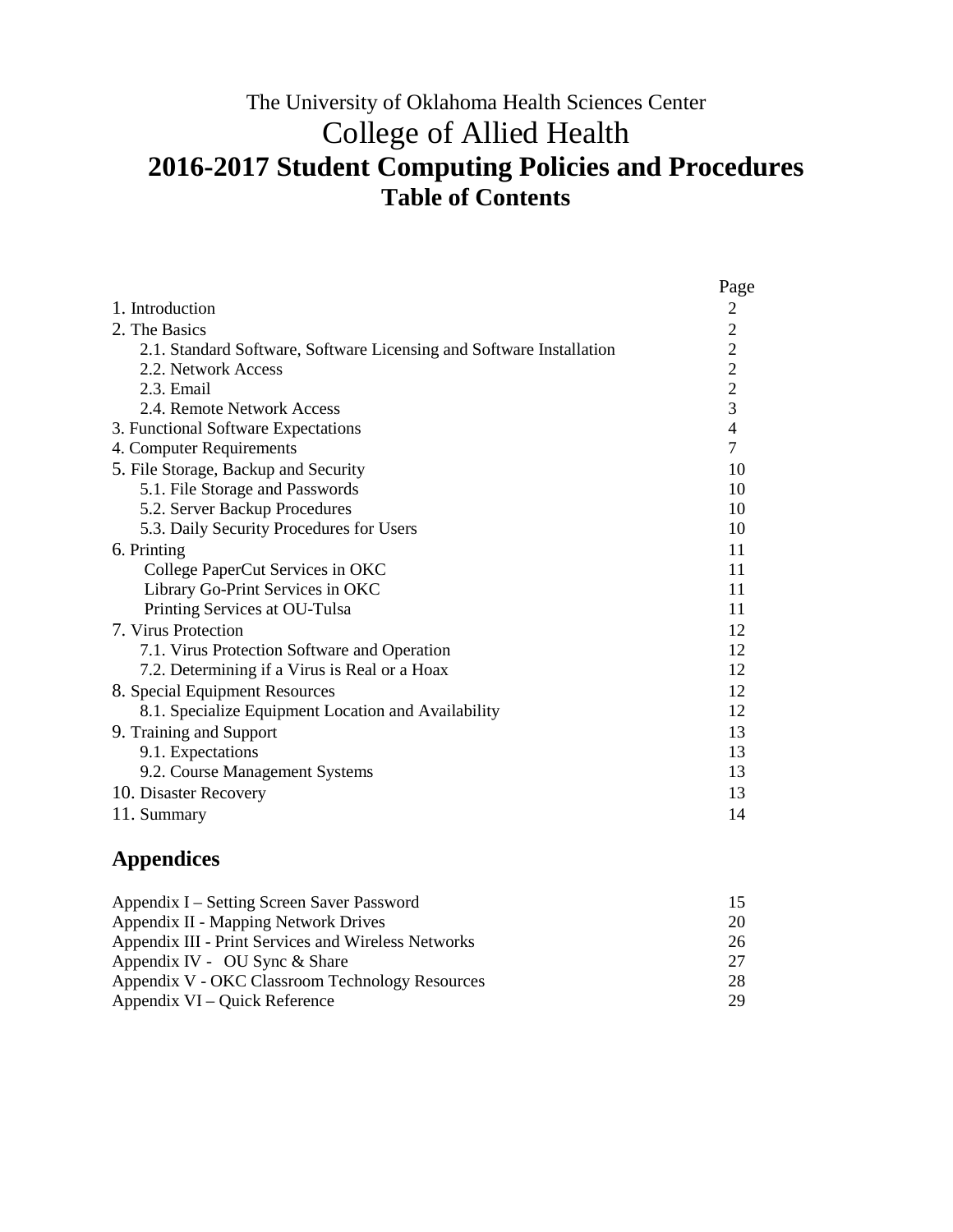#### **1. Introduction**

This policy manual defines policies, procedures and practices regarding computing and computer usage in the College of Allied Health. **By following these directives, each user reduces the likelihood of data or property loss and contributes to a safe and productive working environment.** This document supercedes all other such College documents. Questions regarding these policies and procedures and requests for technical assistance should be directed to Gaylon Bright, Director, College Information Systems (DCIS), (405) 271-2288 or (405) 271-8001 ext. 43410 [\(gaylon-bright@ouhsc.edu\)](mailto:gaylon-bright@ouhsc.edu) or Kari Boyce, Associate Dean, College of Allied Health, (405) 271-8001 ext. 43402 [\(kari-boyce@ouhsc.edu\).](mailto:kari-boyce@ouhsc.edu))

#### **2. The Basics**

#### **2.1. Standard Software, Software Licensing and Software Installation**

All College of Allied Health students admitted for the academic year 2016-2017 shall possess a laptop computer for access to a wide variety of educational materials and resources. Educational pricing for computers and software is available through HSC IT Support Services at (405) 271- 8664 (Ask for Jeff McCanlies, or Leslie Sausins) or you may inquire at the Student Union computer service desk, (405) 271-2203 or toll-free (888) 435-7486.

#### **2.2. Network Access**

All COAH students have OUHSC domain accounts and therefore have access to a variety of campus computing resources. Any student who does not have an OUHSC domain account should have one created by completing a New User Account Request form. This form can be printed from the IT service desk web site [\(http://it.ouhsc.edu/forms/ITSecurity.pdf](http://it.ouhsc.edu/forms/ITSecurity.pdf) ). Fill out the form and submit it to the Office of Academic and Student Services (OKC AHB 1009; Tulsa 2J12) for account sponsor signature and forwarding to Information Technology. A new OUHSC domain user account will be created with a pre-expired password and will be forwarded to the account sponsor and/or IT service desk in 24-72 hours. A pre-expired password is one that will expire after being used the first time. The student will be presented with a screen to change their password. Passwords must conform to password complexity rules as outlined in section 3.1.

#### **2.3. Email**

The University's electronic mail system allows faculty, staff and students to write, send and receive email communications. The email system is owned by the University and maintained to facilitate business communications. **Students should keep in mind that personal views, opinions, and philosophies expressed in personal email should be identified as such to avoid the perception they are speaking on behalf of the University.** It is not proper use of general or mass mailings to send messages with content that is political, religious, commercial, chain letters, hoaxes, editorials, poetry, etc…. **for example, just as it is prohibited for a University employee or student to use University facilities, equipment or letterhead to engage in political activities, it is equally improper and strictly prohibited to use the campus email**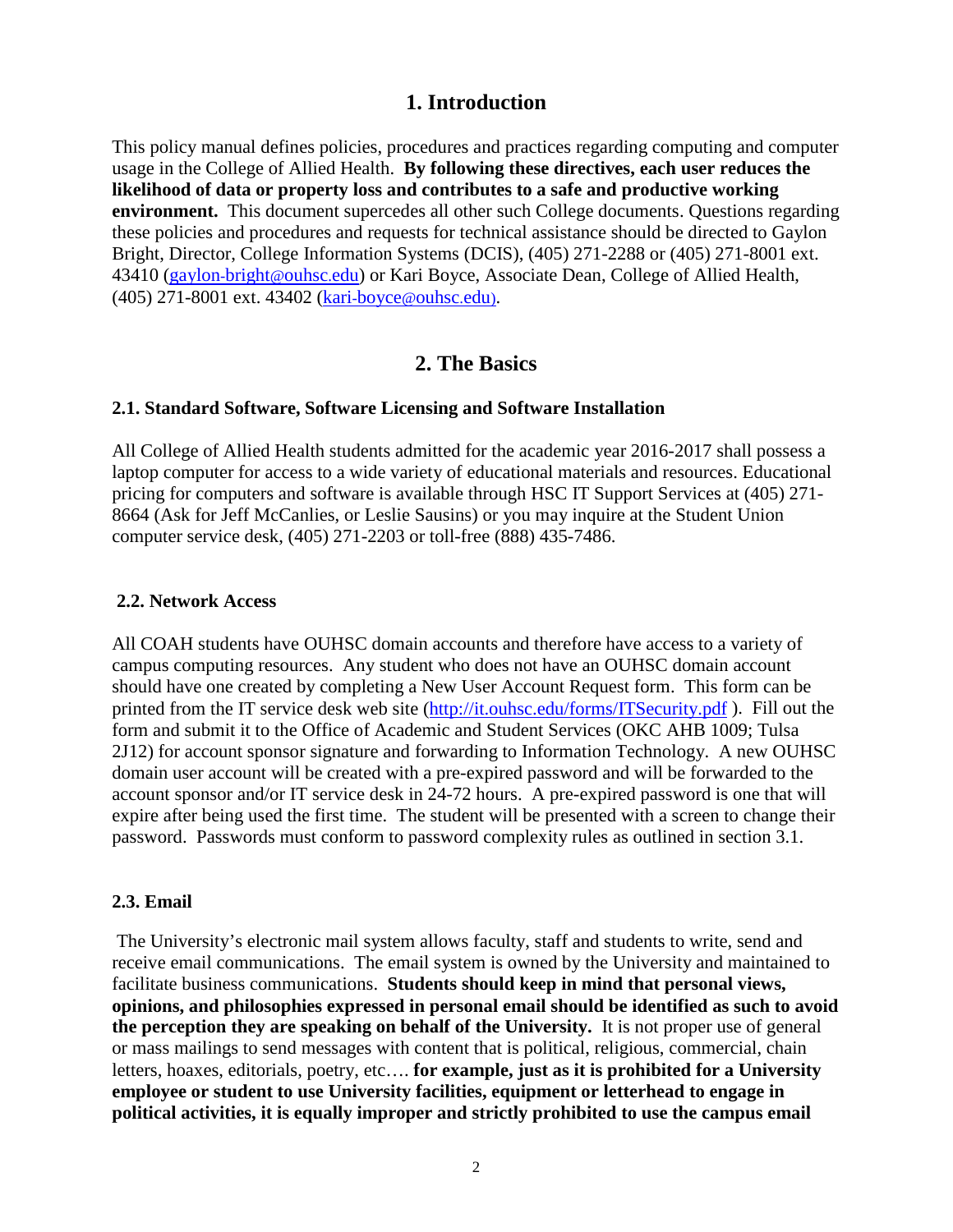**system for political purposes. Communication of unauthorized, confidential or copyrighted material is also strictly prohibited without prior approval**. For additional information please review the document entitled "Acceptable Use of Information Systems at The University of Oklahoma Health Sciences Center" at [http://it.ouhsc.edu/policies/AcceptableUse.asp.](http://it.ouhsc.edu/policies/AcceptableUse.asp)

To avoid a possible security breach and downloading of computer viruses or worms, **the OUHSC Exchange email system is the only supported email platform for the campus network** (use Outlook and/or the HSC webmail interface ONLY <http://www.ouhsc.edu/webmail/>). The Exchange email system provides necessary antivirus capabilities that may not be present though third party e-mails providers (yahoo, gmail, hotmail, etc). **Therefore, do not use third party email providers when you are using a computer on campus OR from your home computer when connected to the campus network.** 

Refrain from using "wallpaper" or decorative images on email messages. This unnecessarily increases the size of the file, appears as an attachment and often reduces the legibility of the overlying text message.

Please be advised that monitoring of your computer system, email accounts, domains and servers may be necessary to detect, prevent and eradicate illegal or otherwise damaging use by internal and external users of the University computer network in order to protect the security and integrity of the University computer system. Such monitoring efforts could lead to the imposition of criminal and civil penalties to those users whose actions are illegal, unlawful, damaging, or threatening to the University computer systems. If you need additional information on OU's security efforts/policies, please visit the Information Technology website at <http://security.ou.edu/> .

#### **2.4. Remote Network Access**

Users needing to access OU services, such as file servers (does not apply to HSC Webmail), from off campus are required to enter the University network through the VPN. Each time you want to use secured OU services from off campus, you must connect to your Internet Service Provider and then start and authenticate through the VPN client.

#### **All PC's connecting to the university network (including home computers attaching through VPN) are required to:**

- Install and use antivirus protection.
- Set all "auto updates" (security patches and antivirus updates) to occur daily while the PC is on and actively connected to the Internet.
- Enable the firewall that comes with the operating system.

To use the VPN go to *Connect.ouhsc.edu* which provides secure access to university content, applications, resources, and services by enabling off-campus access to resources that require oncampus authentication. *Connect.ouhsc.edu* does not replace the university website, but enables you to perform additional tasks through a secure connection. **Remember that you should only**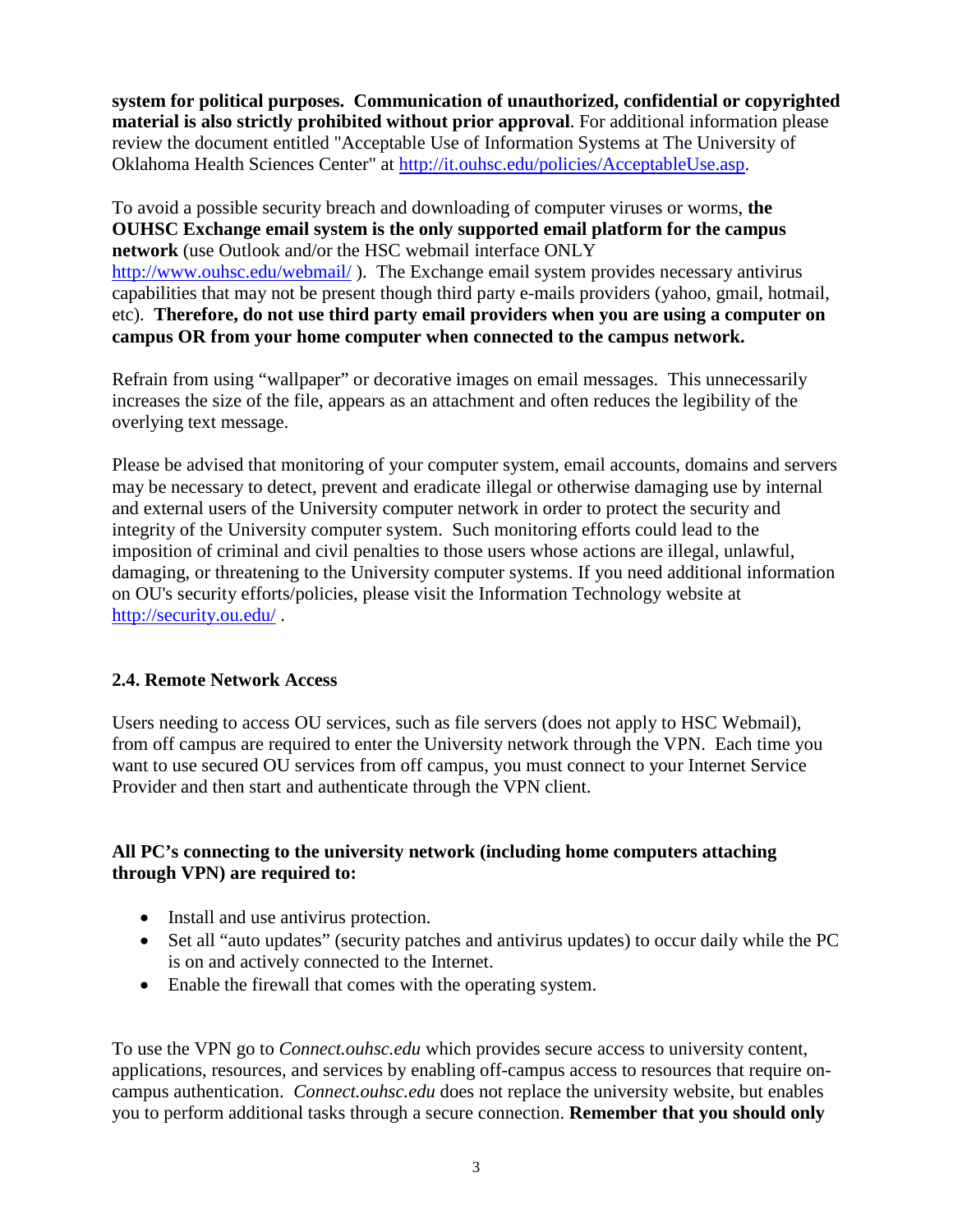**be using OUHSC Exchange email when connected to the campus network via VPN. You could spread a computer virus to the campus network by opening an infected email message through a 3rd party email provider.** General guidelines for using this service can be found here:

- [What is connect.ouhsc.edu?](https://ouhsc.service-now.com/kb_view.do?sys_kb_id=4a037ac146556457007cbfe4473516cb&sysparm_nameofstack=) ( [https://ouhsc.service-now.com/kb\\_view.do?sys\\_kb\\_id=4a037ac146556457007cbfe4473516cb&sysparm\\_nameofstack=](https://ouhsc.service-now.com/kb_view.do?sys_kb_id=4a037ac146556457007cbfe4473516cb&sysparm_nameofstack) )
- [Connect.ouhsc.edu Setup and Configuration](https://ouhsc.service-now.com/kb_view.do?sysparm_article=KB10394) [\(https://ouhsc.service-now.com/kb\\_view.do?sysparm\\_article=KB10394](https://ouhsc.service-now.com/kb_view.do?sysparm_article=KB10394) )
- [Connect.ouhsc.edu Files](https://ouhsc.service-now.com/kb_view.do?sysparm_article=KB10396) [\(https://ouhsc.service-now.com/kb\\_view.do?sysparm\\_article=KB10396](https://ouhsc.service-now.com/kb_view.do?sysparm_article=KB10396) )
- [Connect.ouhsc.edu Client Applications](https://ouhsc.service-now.com/kb_view.do?sysparm_article=KB10397) [\(https://ouhsc.service-now.com/kb\\_view.do?sysparm\\_article=KB10397](https://ouhsc.service-now.com/kb_view.do?sysparm_article=KB10397) )
- [Connect.ouhsc.edu Web-based VPN User Guide](https://ouhsc.service-now.com/kb_view.do?sysparm_article=KB10401) [\(https://ouhsc.service-now.com/kb\\_view.do?sysparm\\_article=KB10401](https://ouhsc.service-now.com/kb_view.do?sysparm_article=KB10401) )

#### **3. Functional Software Expectations for Allied Health Students 2016-2017**

Students come to the College of Allied Health with varying degrees of depth and breadth of computing knowledge, abilities, and experience. Given this, we ask that you as a new member of the College familiarize yourself with our functional software expectations and assure that you meet or exceed our minimal standards. Moreover, please recognize that technology in its various forms is a powerful tool that can both enhance and detract from your learning. As such, please consider the professional responsibility you have to your academic success by using technology in thoughtful and positive ways. Just as you will grow as a practitioner in your chosen profession, so should your use of computing technology reflect this maturation process.

**Following is a checklist for student self-evaluation. All items in Part I should initially be completed before your first semester and then continue to be maintained. You should complete Part II by the end of your first semester. If you need help learning to perform any of these tasks, we suggest you use resources in the following sequence:**

- 1. Use program specific "Help".
- 2. Search the Internet for assistance. We suggest using "function name + tutorial" in the search box.
- 3. Contact ouhsc.edu IT Service Desk at 405.271.2203 (OKC), 918.660.3550 (Tulsa) or 888.435.7486 (toll-free) Monday-Friday 8am-5pm.

#### **Part I**

- $\Box$  Verify installation & version number of all required software
- Verify proper configuration of wireless connectivity on-campus to HSCSTUDENT.
- □ Schedule & verify auto-updates of all required software. **Schedule for daily updates.**
- $\Box$  Activate "update now" feature in antivirus software
- $\Box$  Open & use all required software
- $\square$  Save, rename & delete files
- $\Box$  Reinstall "Lockdown Browser" software prior to each semester  $\&$  additionally as directed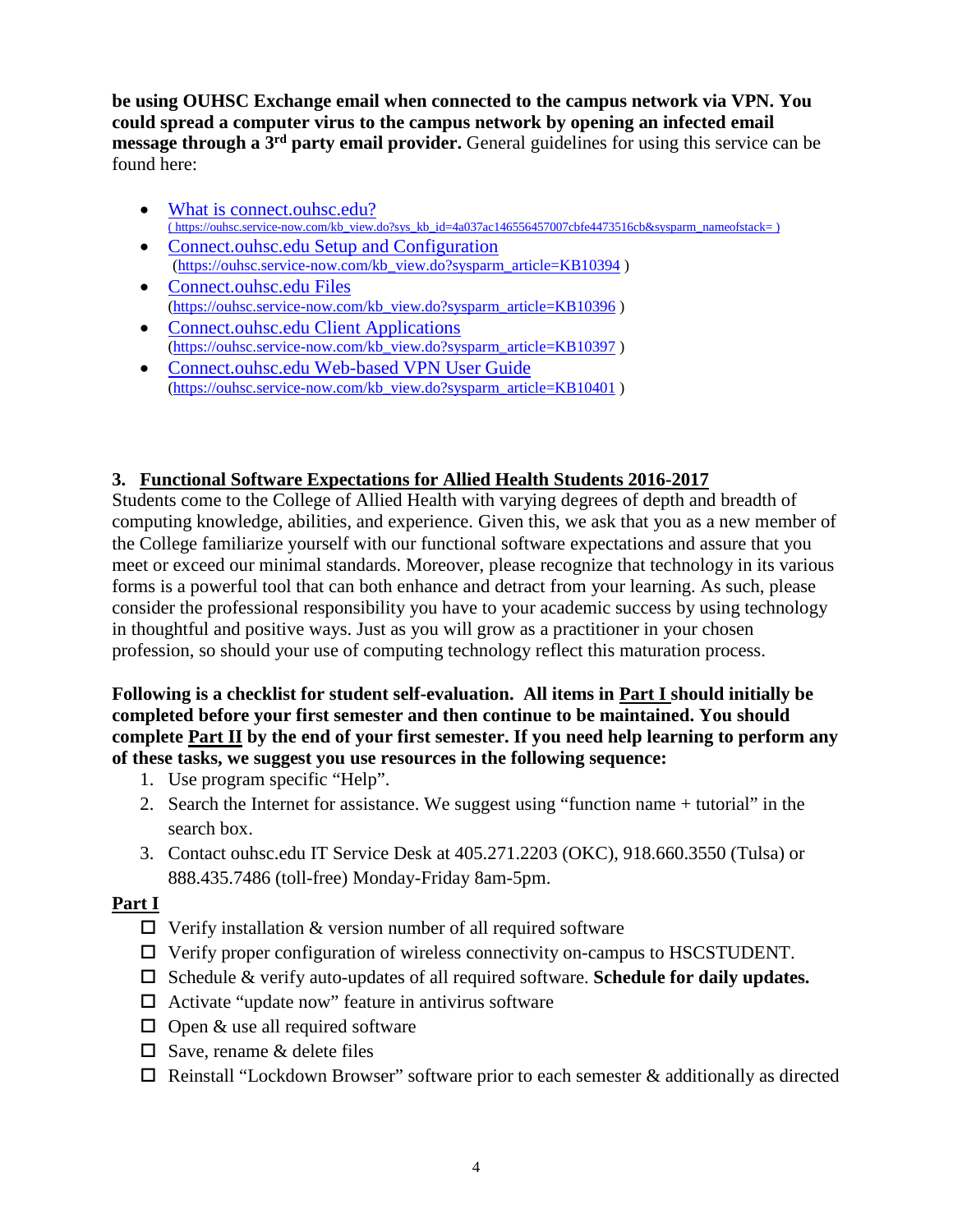- Verify proper operation of "Lockdown Browser" software prior to each online exam or quiz
- $\Box$  Access & use ouhsc.edu webmail, including the following:
	- $\Box$  Open, read, close & delete email messages
	- $\Box$  Open, read & save incoming email attachments
	- $\Box$  Attach & send outgoing email attachments
	- $\Box$  Create & reply to an appointment or meeting request
	- $\Box$  Create a new contact & a distribution list
	- $\Box$  Add an appropriate and professional e-mail signature
	- $\Box$  Create, activate & deactivate an auto-reply in the "out-of-office" assistant option
- $\Box$  When using MS Word & MS PowerPoint
	- Insert symbols, images, graphics, shapes, arrows, text boxes, charts  $\&$  video clips
	- $\Box$  Arrange, rotate, crop, resize & change attributes on text boxes, shapes & graphics
	- $\Box$  Insert pages or slides from a different file of the same type
	- $\Box$  Insert & remove website URLs
	- $\Box$  Verify / test inserted URLs and video clips
	- $\Box$  Demonstrate the ability to use the following commands & features
		- $\Box$  Copy, cut & paste text, using menu & keyboard shortcuts
		- $\Box$  Modify font theme, size, color, superscript & subscript
		- $\Box$  Modify page setup, margins, indents, tabs & bullets
		- $\Box$  Add, modify & delete page numbers, headers & footers
		- $\Box$  Use select all, find, replace, undo & redo
		- $\Box$  Turn ruler & gridlines on/off
		- $\Box$  Create, format, modify & delete tables
		- $\Box$  Use spell checker, grammar checker & thesaurus
		- $\Box$  Change document views, zoom in & out on document
		- $\Box$  Track, accept & decline changes (Track changes to document in MS Word)
		- $\Box$  Use navigation pane in MS Word, including copy, paste & move pages
		- $\Box$  In MS PowerPoint
			- $\Box$  Change slide design, background color & hide background graphics
			- $\Box$  Setup and activate Slide Show in MS PowerPoint
			- $\Box$  Use slide sorter in MS PowerPoint, including copy, paste & move slides

#### $\Box$  When using browser

- $\Box$  Successfully use basic internet search tools (Google, Bing, etc)
- $\Box$  Clear history, cache and/or cookies
- $\Box$  Differentiate between search engines, opinion websites, patient education websites & primary research-based websites and their content
- $\Box$  Recognize features that contribute to website content credibility
- $\Box$  Accurately cut & paste website URLs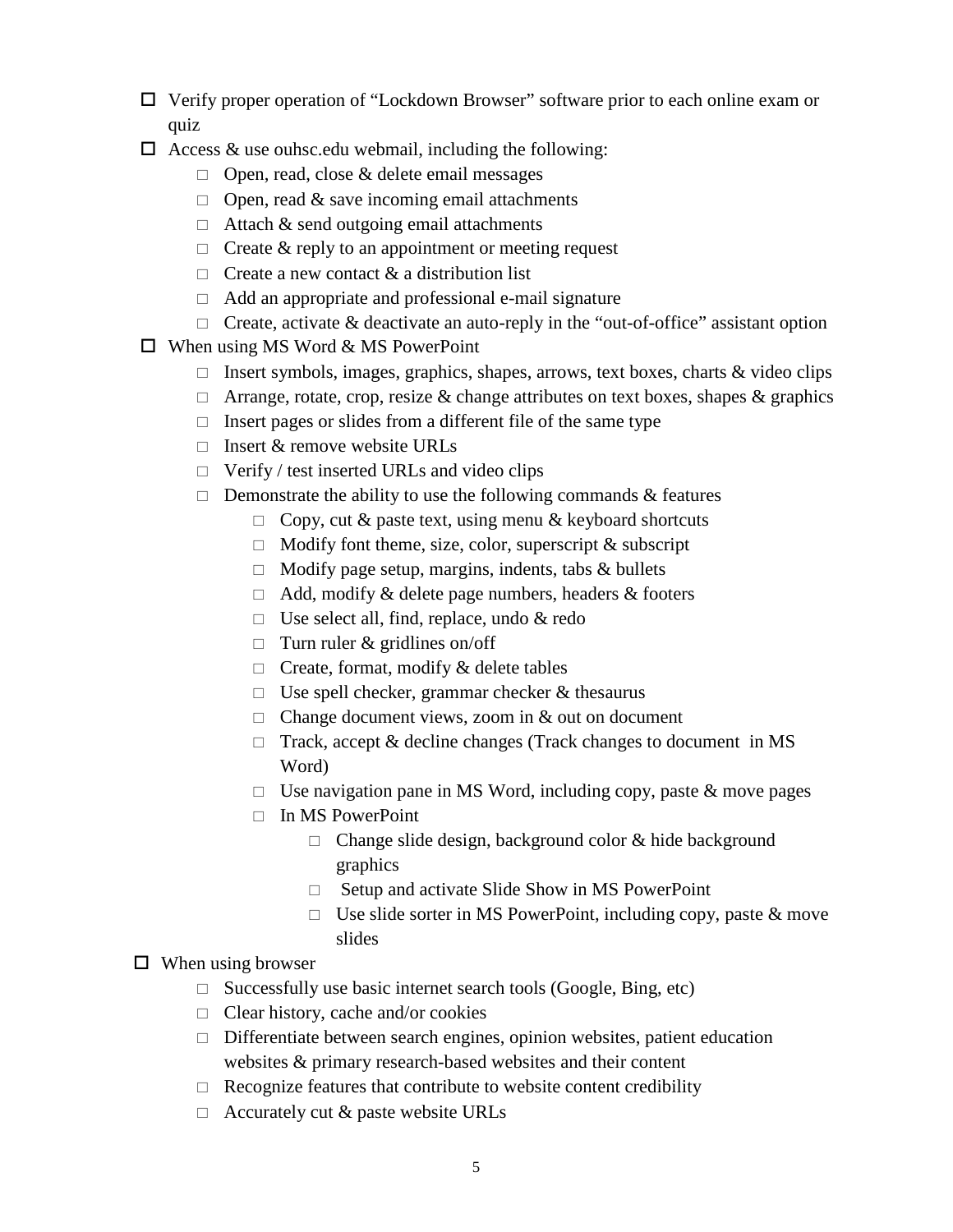- $\Box$  Other
	- $\Box$  Zip, open & unzip files
	- $\Box$  Connect your computer, tablet or Smartphone to a wireless network
	- $\Box$  Access and use Proofpoint Secure File Transfer website for transferring large or multiple files
		- <http://it.ouhsc.edu/services/SecureFileTransfer.asp>

#### **Part II You will be expected to develop the following competencies early in your program of study. Becoming familiar with these tools and resources prior to beginning your program or during your first semester will be beneficial and improve your efficiency when using these tools to complete course assignments:**

- $\Box$  Successfully access and use Library search tools and e-resources
	- $\Box$  Access from both on-campus and off-campus computers (use "Proxy server page" when off-campus)
	- $\Box$  Identify, search, refine searches & retrieve citation references from OVID, EBSCO & public databases, including using Boolean logic (operators) in your search strategies
		- CINAHL
		- ERIC
		- **NEDLINE**
		- PUBMED
		- Google Scholar
	- $\Box$  Retrieve electronic versions or photocopies of full-text reference articles from
		- E-resources
		- $\Box$  Print references (shelved in libraries)
		- $\Box$  Document Delivery
			- $\Box$  Interlibrary loan
			- $\Box$  Create an ILLiad account so when you need it, you are ready "to go"
	- $\Box$  Identify & access evidence-based practice e-resources
		- □ EBM Review: Cochrane Database of Systematic Reviews
		- Dynamed
		- UpToDate
		- Natural Standard
	- $\Box$  Identify & access online textbook & reference collections
		- AccessMedicine
		- Books@OVID
		- STAT!Ref
		- □ Merck Manual
	- $\Box$  Manage full-text references and citations
		- $\Box$  Select a tool available for free through the library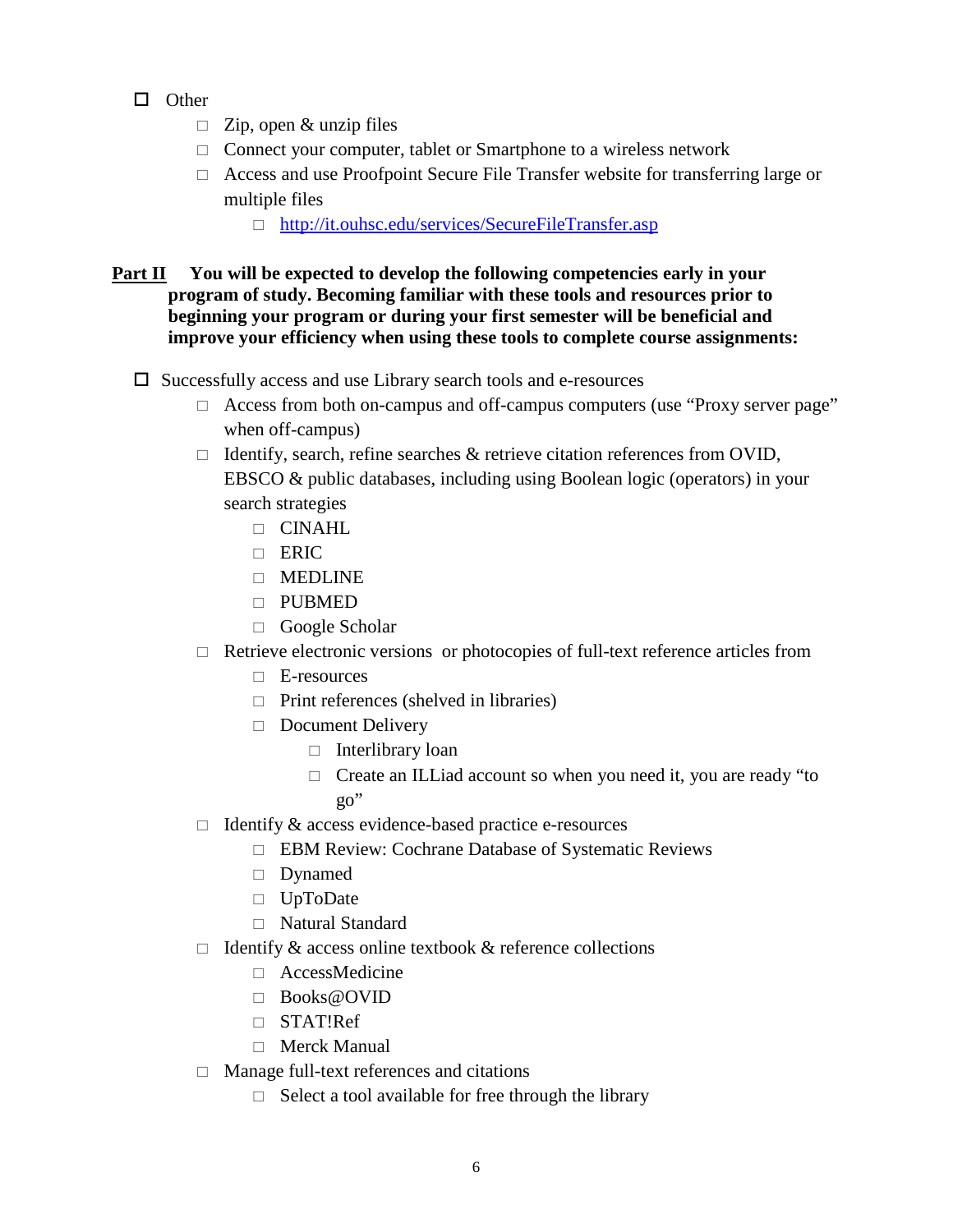- $\Box$  Ref Works, a web-based account, very user friendly
- $\Box$  EndNote, more robust & appropriate for theses or dissertation tracks
- $\Box$  Reference Manager, more robust & appropriate for theses or dissertation tracks

#### **4. Computer Requirements for Students Entering the College of Allied Health 2016-2017**

All College of Allied Health students admitted for the academic year 2016-2017 shall possess a laptop computer for access to a wide variety of educational materials and resources.

#### **4.1 Rationale for computer requirements**

The trend in health care is more computer usage in daily practice and the trend in education is to require more computer and technology usage in instruction and in the classroom. The need for proficiency in the use of computers in research is well established. Demands of the clinician, educator and researcher brought about by the explosion in technology and information of the 1990's necessitates computer literacy to increase the personal and professional effectiveness of the College of Allied Health graduates. **Effective starting the fall 2007 semester, the College instituted a laptop computer requirement upon admission.**

Our campus provides a broad distribution of wireless network coverage for campus users and guests compatible with **802.11b/g/n protocols** which work with standard integrated internal or PCMCIA external wireless network cards. Therefore, students **should not use** an internal or external **mobile** broadband card (these devices act like cell phones and require an activation plan) to establish a wireless connection. In fact, broadband wireless cards interfere with microphones in our videoconferencing classrooms. Therefore they must be turned off during class, just like cell phones.

Some students entering the College my already have a laptop computer. There may be an instance where a laptop may be too old to accommodate required software. If a student finds some software runs too slowly or not at all, a new laptop purchase should be considered.

#### **4.2 Optional peripheral devices to consider:**

- o Printer/scanner
- o Surge protection power strip (UL 1449 rating, 330-400v suppression, Protection LED indicator)
- o External USB drive (primarily for data backup)
- o USB Flash drive
- o External DVD burner (if the computer does not have one built in)

#### **4.3 Recommendations for selecting a vendor.**

You need to be careful about what and where you purchase. We encourage you to stay with major brands from reputable vendors. If you are interested in obtaining educational pricing for computer hardware and/or software, please contact our campus IT Support Services at 405/271-8664 (ask for Jeff McCanlies, or Leslie Sausins) or you may inquire at the IT Service Desk at 405/271-2203 (OKC), 918.660.3550 (Tulsa) or 888.435.7486 (toll-free).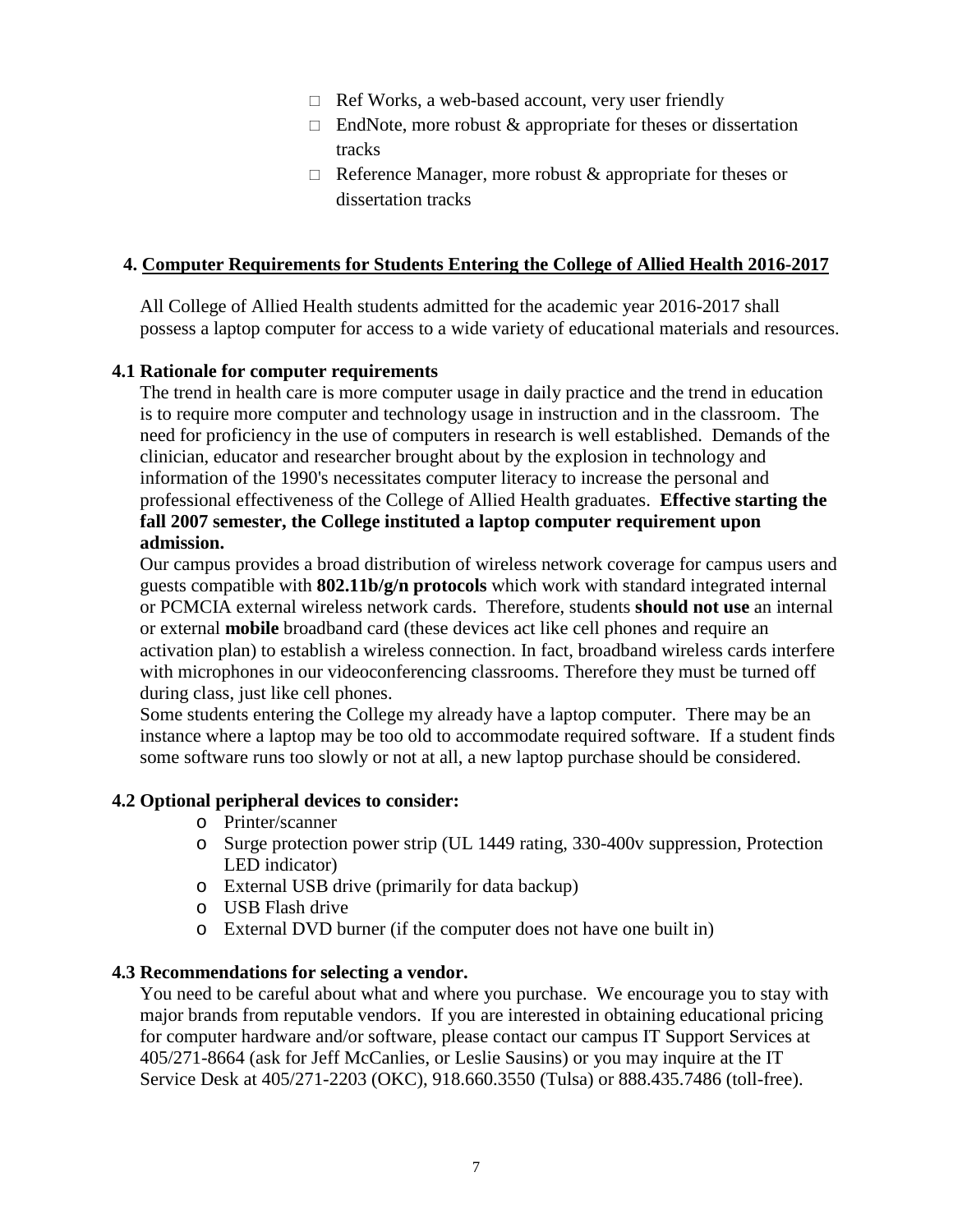You might also consider making your initial purchase using a major credit card, if your card policy provides a warranty extension at no additional cost.

Monthly reviews are published in computer magazines such as PC World and also on their companion on-line websites (go to [http://www.pcworld.com](http://www.pcworld.com/) and follow the Reviews or Editor's Picks Link).

For students who are awarded financial aid, \$2,500 has been built into the budget for the first year to cover computer hardware and software purchases. The money is divided and distributed into equal awards totaling \$1,250 for the fall and spring semesters. \$1,500 has been recommended for subsequent years for new purchases, upgrades and peripheral devices. If you wish to have Internet access at home, check with Cox Communications

[\(http://cox.com\)](http://cox.com/) or AT&T DSL [\(http://www.att.com/dsl/](http://www.att.com/dsl/) ).

Additional instructions, account usernames, and passwords will be distributed prior to Orientation.

#### **4.4 Required Software**

Students entering the College will need certain software installed and functioning on their computers in order to satisfy requirements of their respective programs.

Some educational programs required additional specific software programs such as SAS (a statistical analysis program). SAS does not run on a Mac computer, but can be loaded if virtual-PC software is installed on a Mac. Regardless of your computer hardware, each student needs to realize that they may need to purchase and install additional software during their educational program. The IT Service Desk is available to assist with software installation and configuration, but is not staffed to provide "instant" service. Wireless network configuration, software installation or other services may require you to leave your computer for a minimum of 2 business days.

| Mac                                                          | PC                                                           |
|--------------------------------------------------------------|--------------------------------------------------------------|
| (Operating System 10.7 or higher)                            | (Operating System 7 or higher)                               |
| Desire2Learn course management software:                     | Desire2Learn course management software:                     |
| https://learn.ouhsc.edu                                      | https://learn.ouhsc.edu                                      |
| Click on the "Test your Browser" (located right under the    | Click on the "Test your Browser" (located right under the    |
| login). This test will check all required components and     | login). This test will check all required components and     |
| optional components for your computer. Visit this link for a | optional components for your computer. Visit this link for a |
| direct testing of your browser                               | direct testing of your browser                               |
| https://learn.ouhsc.edu/d2l/systemCheck                      | https://learn.ouhsc.edu/d2l/systemCheck                      |
|                                                              |                                                              |
| <b>Recommended browser for D2L:</b>                          | <b>Recommended browser for D2L:</b>                          |
| Firefox 37 or higher                                         | Firefox 37 or higher                                         |
| http://www.mozilla.org/en-US/firefox/new/                    | http://www.mozilla.org/en-US/firefox/new/                    |
| Safari for Mac                                               |                                                              |
| http://www.apple.com/safari/                                 |                                                              |
| Apple Computer supplies their own version of Java.           | The latest version of Java                                   |
| Use the Software Update feature (available on the Apple      | Download latest version:                                     |
| menu) to check that you have the most up-to-date version of  | http://www.java.com/en/download/index.jsp                    |
| Java for your Mac. (If you have OS 10.9, you will have to    |                                                              |
| download Java updates from http://java.com/en/)              |                                                              |
| <b>VLC Media Player</b>                                      | <b>VLC Media Player</b>                                      |
| http://download.cnet.com/VLC-Media-Player/3000-2139_4-       | http://download.cnet.com/VLC-Media-Player/3000-              |
| 10210434.html                                                | 13632 4-10267151.html                                        |
|                                                              |                                                              |
| Wondershare and MPlayerX: available in the App store         |                                                              |

| The following table lists required software for both Macintosh and PC computers: |  |  |
|----------------------------------------------------------------------------------|--|--|
|                                                                                  |  |  |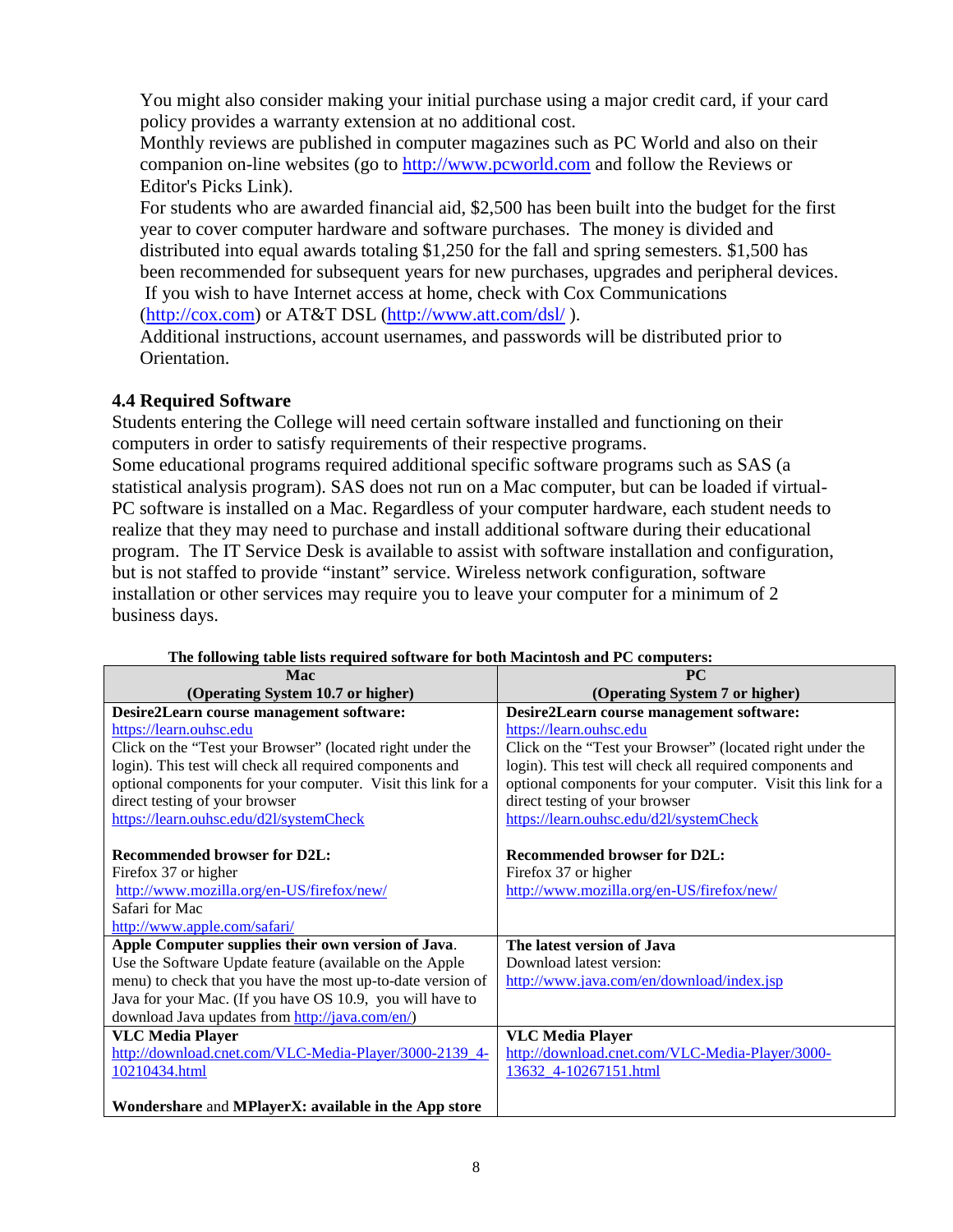| <b>Adobe PDF Reader</b>                                         | <b>Adobe PDF Reader</b>                                         |  |
|-----------------------------------------------------------------|-----------------------------------------------------------------|--|
| Review PDF documents http://get.adobe.com/reader/ - latest      | Review PDF documents http://get.adobe.com/reader/ - latest      |  |
| version                                                         | version                                                         |  |
| Apple Computer supplies their own software updates              | Make sure you have installed all windows updates.               |  |
| Use the Software Update feature (available on the Apple         | This will ensure that your computer is running the necessary    |  |
| menu) to check that you have the most up-to-date version of     | components needed for all required programs.                    |  |
| software.                                                       | http://update.microsoft.com/microsoftupdate/v6/default.aspx     |  |
|                                                                 | $2ln=en-us$                                                     |  |
| <b>Anti-Virus software</b>                                      |                                                                 |  |
|                                                                 | <b>Anti-Virus software</b>                                      |  |
| If you are not currently running anti-virus software you can    | If you are not currently running anti-virus software you can    |  |
| download a free copy                                            | download a free copy                                            |  |
| http://it.ouhsc.edu/services/desktopmgmnt/antivirussoftware     | http://it.ouhsc.edu/services/desktopmgmnt/antivirussoftware.    |  |
| .asp.                                                           | asp.                                                            |  |
| If you currently have an anti-virus software package you        | If you currently have an anti-virus software package you        |  |
| will need to uninstall it in order to use this free version.    | will need to uninstall it in order to use this free version.    |  |
| LockDown Browser for online exams - this must be                | LockDown Browser for online exams - this must be                |  |
| checked prior to exams and reinstalled if necessary             | checked prior to exams and reinstalled if necessary             |  |
| Click on the download link:                                     | Click on the download link:                                     |  |
|                                                                 |                                                                 |  |
| http://www.respondus.com/lockdown/information.pl?ID=93          | http://www.respondus.com/lockdown/information.pl?ID=93          |  |
| 3136577                                                         | 3136577                                                         |  |
|                                                                 |                                                                 |  |
| Installing the software:                                        | Installing the software:                                        |  |
| Under the Terms & Conditions select "Install"<br>$\bullet$      | Under the Terms & Conditions select "Install                    |  |
| Now"                                                            | Now"                                                            |  |
| The browser will begin the download<br>$\bullet$                | The browser will begin the download<br>٠                        |  |
| Download should automatically start. If it doesn't<br>$\bullet$ | Download should automatically start. If it doesn't<br>$\bullet$ |  |
| select the "click the link" to download manually.               | select the "click the link" to download manually.               |  |
|                                                                 |                                                                 |  |
| Open the dialog box to run software<br>٠                        | Open the dialog box to run software<br>٠                        |  |
| Select Run from the dialog box<br>٠                             | Select Run from the dialog box<br>$\bullet$                     |  |
| Select install software                                         | Select install software<br>$\bullet$                            |  |
| Accept License agreement<br>$\circ$                             | Accept License agreement<br>$\circ$                             |  |
| Software is now downloaded<br>٠                                 | Software is now downloaded<br>٠                                 |  |
| Select Finish from Respondus window<br>٠                        | Select Finish from Respondus window<br>٠                        |  |
| Close browser window<br>$\bullet$                               | Close browser window<br>$\bullet$                               |  |
|                                                                 |                                                                 |  |
| You should now see the lockdown browser icon on                 | You should now see the lockdown browser icon on                 |  |
| your desktop                                                    | your desktop                                                    |  |
| Open Respondus LockDown Browser and test your                   | Open Respondus LockDown Browser and test your                   |  |
| access to D2L courses. Take an example test again               | access to D2L courses. Take an example test again               |  |
| if one is available to you.                                     | if one is available to you.                                     |  |
| Trouble Shooting Suggestion: If Respondus                       | Trouble Shooting Suggestion: If Respondus                       |  |
| LockDown Browser is not working properly with                   | LockDown Browser is not working properly with                   |  |
| your D2L, completely uninstall the software,                    | your D2L, completely uninstall the software, restart            |  |
| restart your computer, and try installing it again.             | your computer, and try installing it again.                     |  |
| If you need more assistance, please contact the ISS Dept.       | If you need more assistance, please contact the ISS Dept.       |  |
|                                                                 |                                                                 |  |
| (Office room number AHB 2053)                                   | (Office room number AHB 2053)                                   |  |
| Note: Please check Lockdown Browser before each exam to         | Note: Please check Lockdown Browser before each exam to         |  |
| make sure software is working correctly.                        | make sure software is working correctly.                        |  |
| Office 2011 or Office 2016                                      | Office 2010 or Office 2013 or Office 2016                       |  |
| You can obtain a free version at:                               | You can obtain a free version at:                               |  |
| https://it.ouhsc.edu/mssoftware/ - for assistance visit the IT  | https://it.ouhsc.edu/mssoftware/ - for assistance visit the IT  |  |
| Service Desk located in Rm 105 of the Student Union,            | Service Desk located in Rm 105 of the Student Union,            |  |
| 405.271.2203 (OKC), 918.660.3550 (Tulsa) or                     | 405.271.2203 (OKC), 918.660.3550 (Tulsa) or                     |  |
| 888.435.7486 (toll-free) Monday-Friday 8am-5pm.                 | 888.435.7486 (toll-free) Monday-Friday 8am-5pm.                 |  |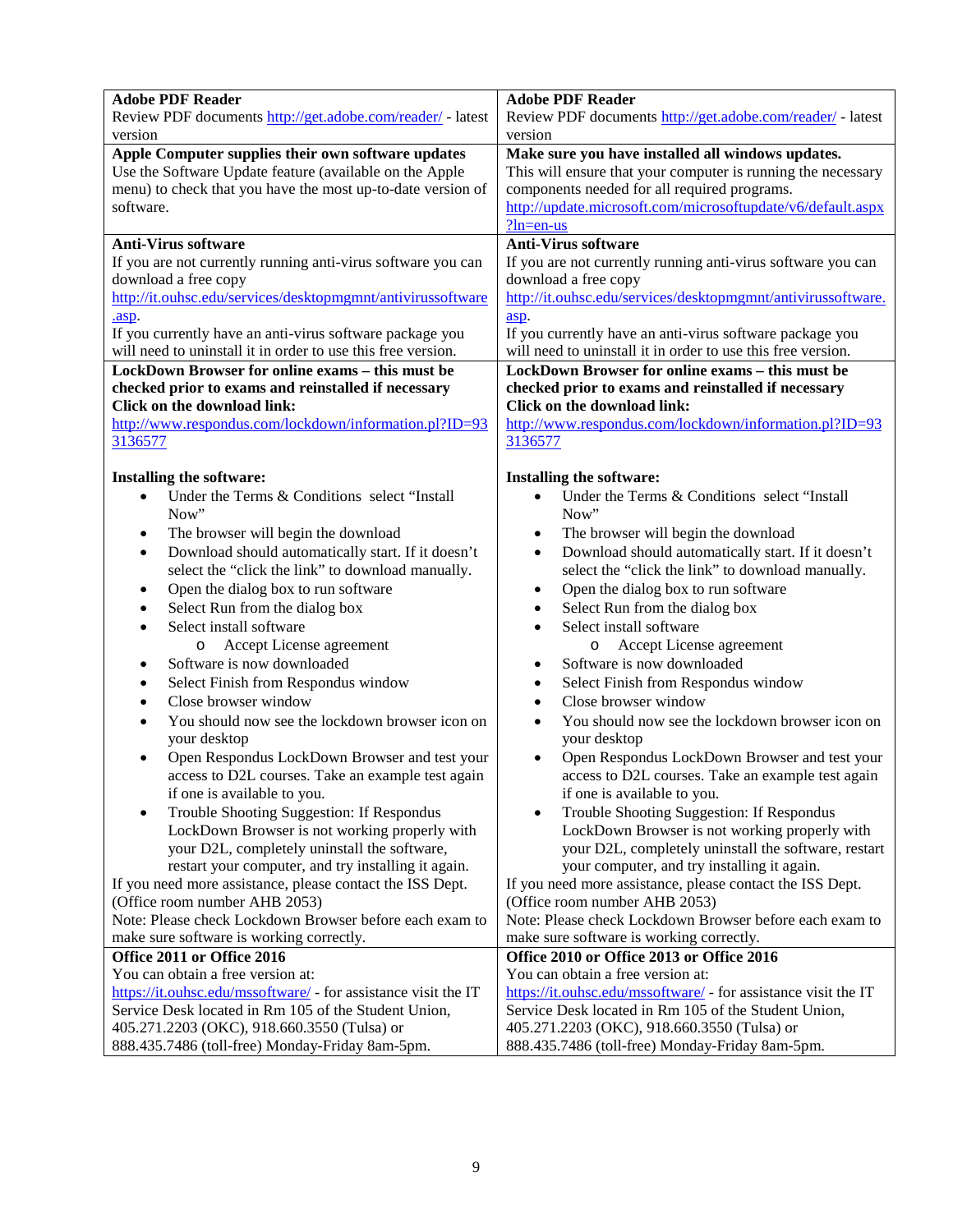#### **5. File Storage, Backup and Security**

#### **5.1. File Storage and Passwords**

All student users authenticate to the OUHSC domain for access to network resources (i.e. printers, file servers). Proper user names and passwords are required for this access. OUHSC domain passwords expire every 90 days and require the user to change their password at that time. The user will automatically be notified at least 14 days prior to password expiration. You may also change your password more frequently. **Passwords must be at least 8 characters in length and must contain a combination of uppercase and lowercase letters, numbers, and special characters** such as  $/1@#\$%^{\infty}(*)$  -  $\{[\cdot, \cdot]'\}$ ? [ $\le$  For more information about changing your password go to <<http://www.ouhsc.edu/password/> >. **Do not share passwords with anyone. If you think someone knows your password, change your password immediately.**

Files created by users should be stored on portable storage medium (disk, CD, USB drive, etc.) or by using OU Sync & Share service. See Appendix IV for information on signing up and using OU Sync & Share. Files are not to be stored on the local hard drive of College or campus computers. The only exception is temporary storage of PowerPoint or image files for use during a classroom presentation. **Do not store PHI from patients on portable storage media or on your personal computer.**

More information about mapping network drives is provided in Appendix II.

#### **5.2. Server Data Backup**

All mission critical servers are designed with power and hard drive redundancy to prevent serious failures. The servers are backed up every workday.

#### **5.3. Daily Security Procedures for Users**

In addition to following the procedures for complex passwords and other security measures discussed in this manual, users should adhere to the following on a daily basis.

**All notebook computers should be set to use password-enabled screen savers (only system or other approved screen saver). This feature will reduce the risk of file tampering and file theft when the student is away from their computer.**

**Computer printed material that is of a sensitive or confidential nature should be removed from printers immediately after printing** and should be stored in a lockable, secure area such as a locked desk drawer or a locked file cabinet. **If the printed material becomes outdated or otherwise obsolete, it should be destroyed in a manner sufficient to render it illegible.** Contact your department to determine if shredders are available for student use.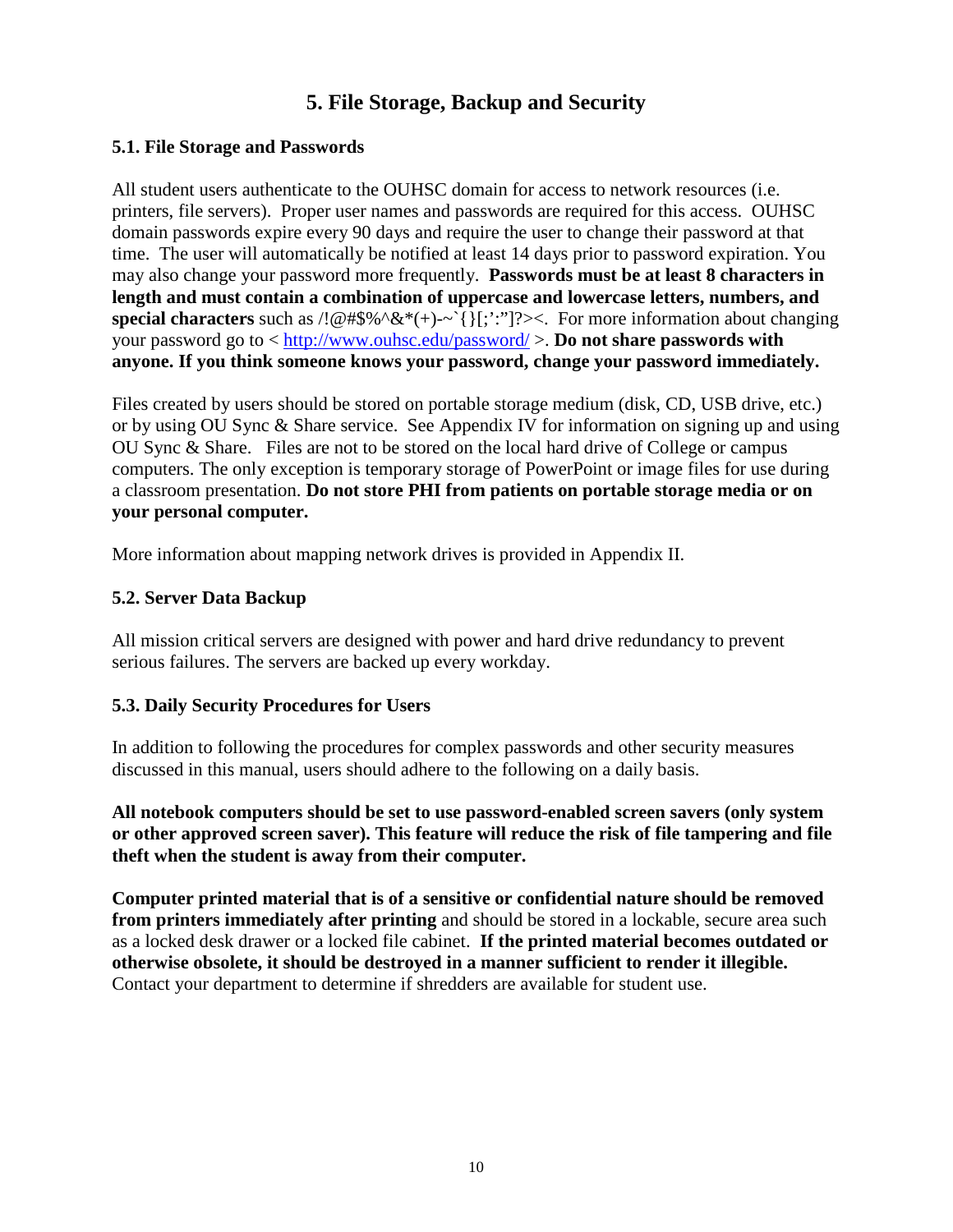#### **6. Printing**

Students may choose to use any available printing services. To save on printing costs, here are some suggestions for more efficient or alternative printing solutions:

- 2-up printing Two pages side by side on 8.5" x 11" page
- 4-up printing Four pages on 8.5" x 11" page
- Canceling print jobs at PaperCut release station, Go-Print kiosk or at desktop
- Print only what you need
- Printing at home

#### **6.1. College PaperCut Printing Services in Oklahoma City**

The "PaperCut" system (similar to the system in use in the Student Union) is the printing solution in AHB 2040. This pay-to-print system offers only monochrome (black and white) printing. Specific printing instructions are provided at the PaperCut release station (AHB 2040). **Students will be required to pay for print jobs at \$.05 per page.** Printing is available via the web. This web interface also allows for adding funds to your PaperCut account. To print via the web, follow these steps:

- 1. Connect to the HSCSTUDENT Wi-Fi network.
- 2. Browse to [http://papercut.ouhsc.edu:9191](http://papercut.ouhsc.edu:9191/)
- 3. Login with your OUHSC credentials.
- 4. Select Web Print from the left hand menu.
- 5. Select "AHB2040-Dell5210n\_papercut " printer.
- 6. Click next to choose how many copies. Then click Next.
- 7. Select your document and click Upload & Complete!
- 8. Go to the Papercut release station in room 2040 to login and release your documents to print.

#### **6.2. Library Go-Print Services in Oklahoma City**

The Library Go-Print service is not the same as the PaperCut printing service. Go to Library, 3<sup>rd</sup> floor reference desk to activate or add value to a "Library Go-Print card". This system is different to accommodate use of printers and copiers by non-OUHSC Library clients.

#### **6.3. Printing Services at OU-Tulsa**

Printers in the OU-Tulsa Student Computing Lab, room 1C65, are available for use by students.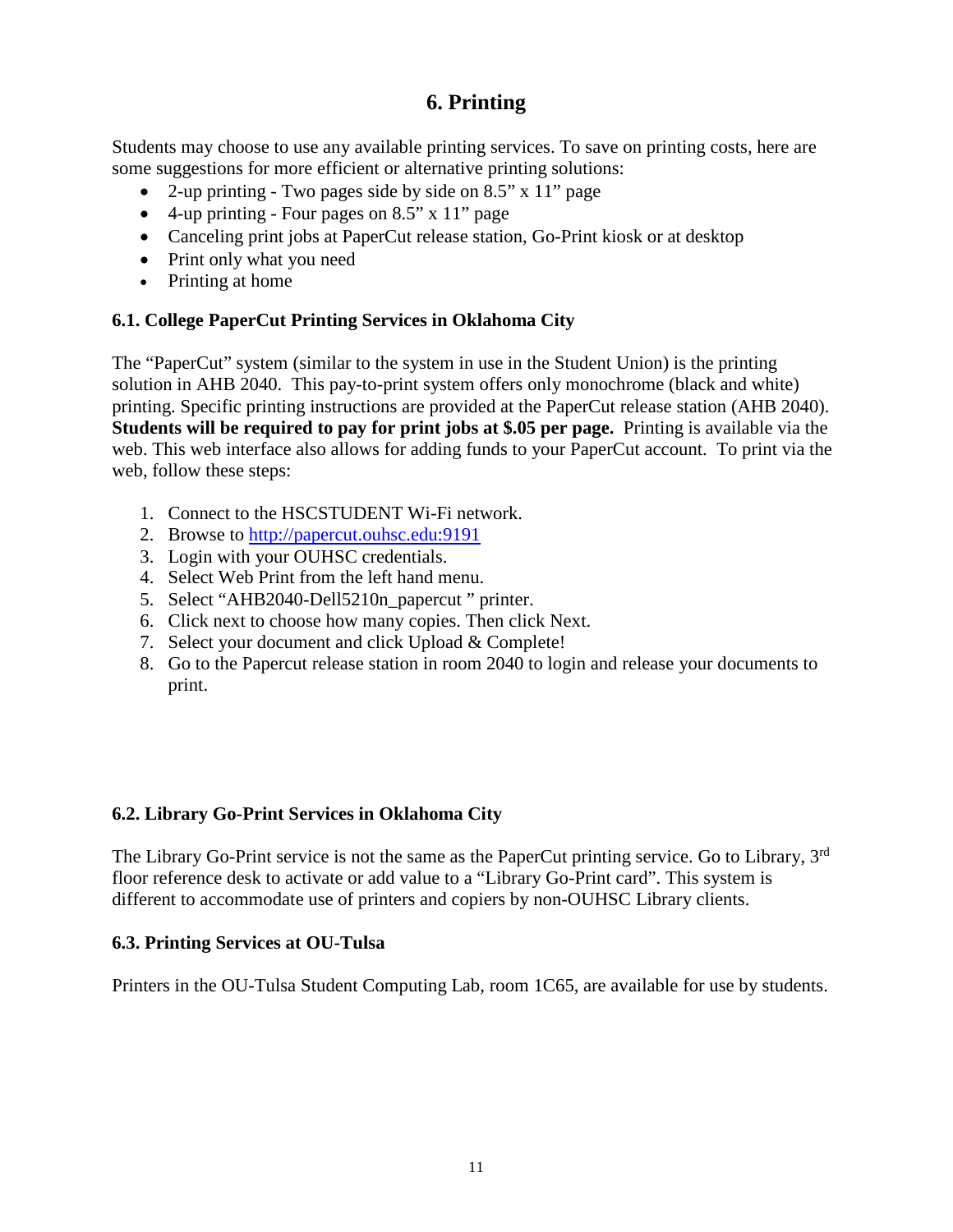#### **7. Virus Protection**

#### **7.1. Virus Protection Software and Operation**

**All workstations must have approved virus protection software installed and running at all times.** The virus protection software checks the hard drive boot sector and system critical files at boot-up. This software checks removable media (diskettes, CD's, flash drives) upon their insertion and opening of files. The software also automatically checks files as they are downloaded from the Internet.

**Virus definition files should be automatically updated daily and each hard drive should automatically be scanned weekly.** This is accomplished using the "scheduler" feature of the virus protection software (set by user).

**The CIS staff or IT Service Desk should be contacted immediately when any of the following occur** (as listed in Appendix V)**:**

- If a virus is detected by the computer,
- If a user suspects their computer is infected with a virus,
- If the computer is demonstrating odd, erratic or strange behavior, or
- Whenever a user receives a virus alert via email from non-OUHSC entity.

**The CIS staff also recommends the use of Malwarebytes [\(http://www.malwarebytes.org/\)](http://www.malwarebytes.org/) product in the free or full-feature version (cost ~ \$49.99), as additional protection for your computer.** 

#### **7.2. Determining if a Virus is Real or a Hoax**

Many email virus alerts are actually hoaxes. Responding to or forwarding these email messages wastes time and resources. **If the DCIS is not available, the user should check the Threat Explorer** at Symantec's web site at [http://www.symantec.com/security\\_response/index.jsp](http://www.symantec.com/security_response/index.jsp) **to determine if the alert refers to an actual virus or a virus hoax.** All credible virus alerts should be forwarded to the DCIS [gaylon-bright@ouhsc.edu](mailto:gaylon-bright@ouhsc.edu) and campus network security [randy](mailto:randy-moore@ouhsc.edu)[moore@ouhsc.edu](mailto:randy-moore@ouhsc.edu) immediately. Hoax alerts should not be forwarded, but instead deleted from your email inbox.

#### **8. Special Equipment Resources**

#### **8.1. Specialized Equipment Location and Availability**

Specialized audio-visual and computer equipment in AHB and OU-Tulsa classrooms are shared among the Programs and Colleges. Computer equipment, DVD/VCR's, TV monitors, desktop presenters, and video-data projectors are available in AHB & OU-Tulsa classrooms. Full-motion videoconferencing equipment is integrated with the audio-visual systems in several classrooms on both campuses.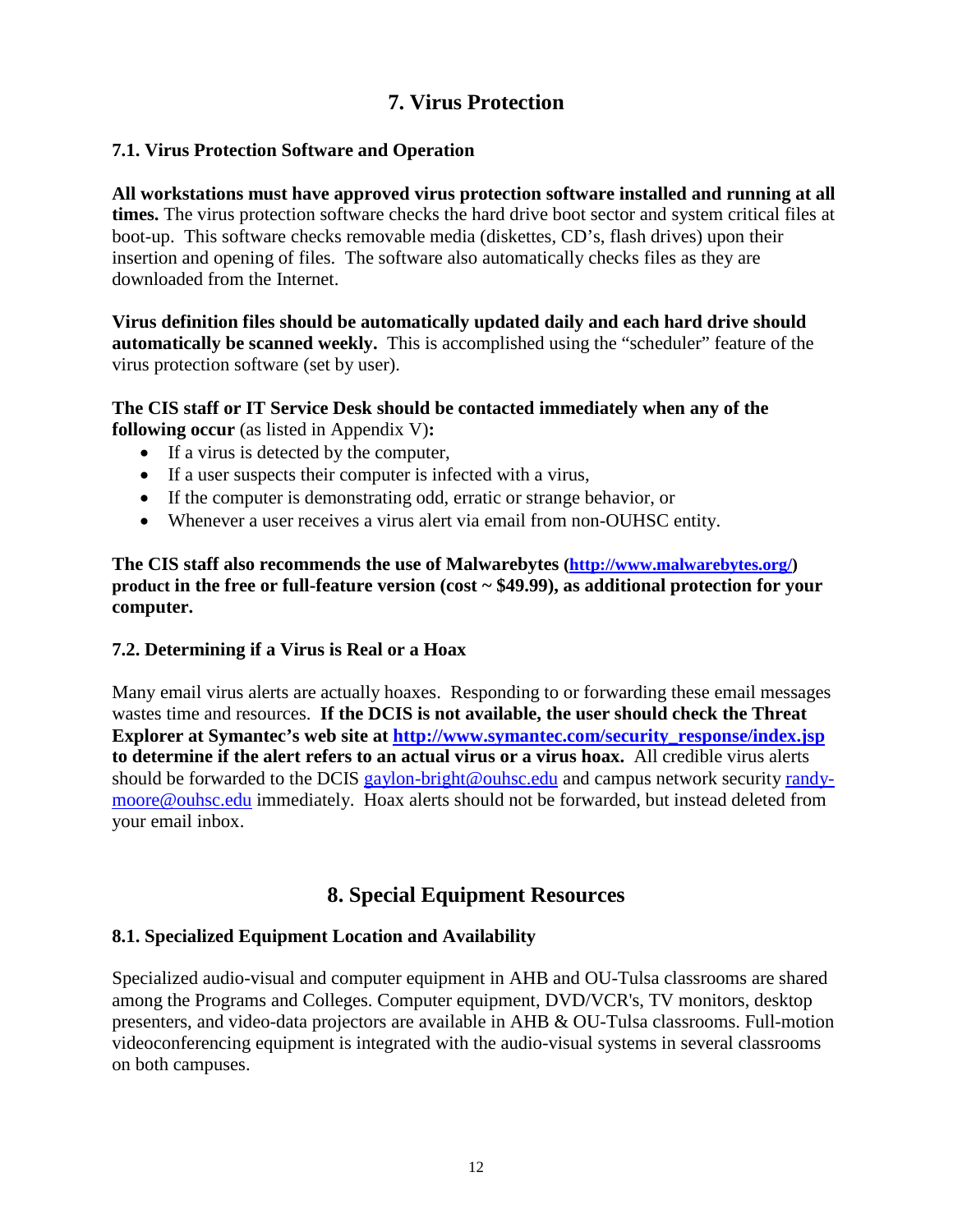#### **9. Training and Support**

#### **9.1. Expectations**

Students are expected to learn to use software applicable to their program of study. The College provides some user-education seminars and computer-related periodicals. User education seminars are available on campus each semester, some are free and others are fee-based. Some departments also have user manuals available for a variety of software. Students are expected to utilize on-line help resources provided with applications whenever possible. All College computers have Internet access to accommodate searches for specific problem resolution. If a student suspects a malfunction or misconfiguration in any software, they should immediately contact the system administrator Gaylon Bright at 405.271.2288, 405.271.8001 ext. 43410 or [gaylon-bright@ouhsc.edu](mailto:gaylon-bright@ouhsc.edu) . The University maintains an IT Service Desk available to all users to answer many questions relating to the specific operation of most major office software. The IT Service Desk phone number in OKC is 405.271.2203. Toll-free number for the IT Service Desk is 888.435.7486. Please refer to the IT Service Desk webpage for hours of operation.

#### **9.2. Course Management Systems**

Campus faculty, staff and students, are increasingly using course management systems. Each College has personnel assigned to provide faculty, staff and students with assistance getting started using course management systems (as listed in Appendix V)**:**

- The web address for OUHSC Desire2Learn is [<https://learn.ouhsc.edu](https://learn.ouhsc.edu/) >.
- The web address for College of Medicine Hippocrates is  $\langle \frac{http://hippocrates.ouhsc.edu/}{http://hippocrates.ouhsc.edu/}$  $\langle \frac{http://hippocrates.ouhsc.edu/}{http://hippocrates.ouhsc.edu/}$  $\langle \frac{http://hippocrates.ouhsc.edu/}{http://hippocrates.ouhsc.edu/}$

#### **10. Disaster Recovery**

Disasters, which can threaten property and data, include but are not limited to fire, flood, vandalism, theft, hardware failure, software failure, electrical surges and power outages. This section defines additional features of the Colleges computer network that minimize the loss of data in the event of such a disaster. No disaster recovery plan can account for every situation that may arise. Common sense plays an important role in this regard. **The most critical part of disaster recovery is not the physical machine but the data created by the user.** Machines and associated hardware can be replaced assuming availability of funds or spare components onhand. Data that is lost is lost forever and cannot be replaced unless there is a plan in place to account for recovery of data. This is why it is imperative that students back up their data on external devices (i.e. flash drive, external hard drive, etc.)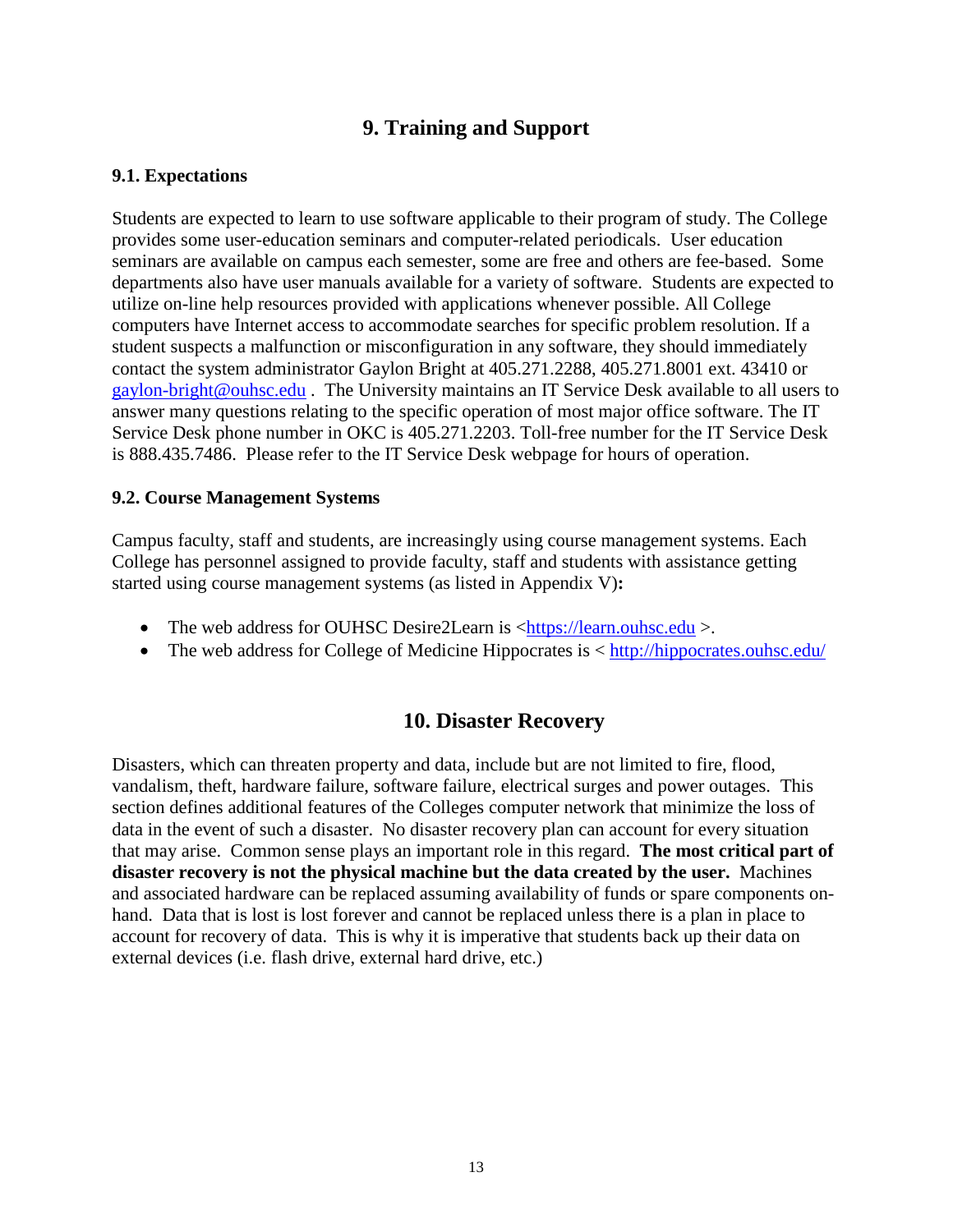#### **11. Summary**

Due to the myriad of circumstances no single policy document may account for every aspect of computer usage**. These policies and procedures are designed to assist the student in maintaining a consistent degree of productivity in the use of computers as a tool in meeting their needs and responsibilities.** They also serve to minimize financial loss in time and materials to the University. Through compliance, each user reduces the likelihood of data or property loss and contributes to a safe and productive working environment.

**Please Note:**

**Windows XP will no longer be supported by Microsoft starting in April 2014. This means that no security patches will be available after that date and will leave your computer vulnerable to viruses and other attacks. After the end-of-support date, any Windows XP computer will be blocked from the HSC campus network.**

**The University has partnered with Microsoft and developed a program that allows University faculty, staff, and students to upgrade to support Windows operating systems. With a current OUHSC login, these upgrades are free to students and are available for a minimal fee to faculty and staff (for home systems). Additional information regarding the program can be found by following the link below:**

<https://it.ouhsc.edu/mssoftware/>

(Rev. 8/16/16)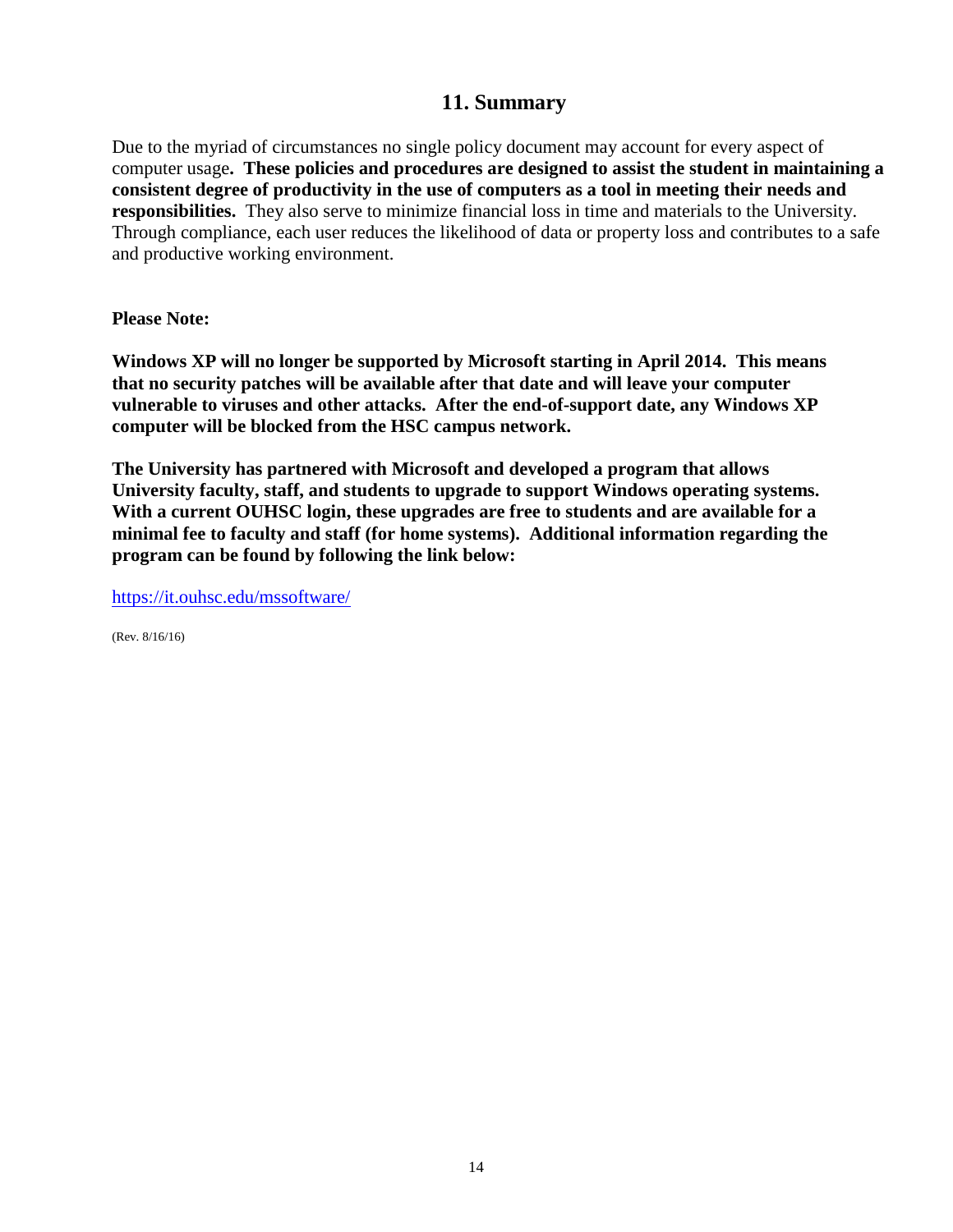# **Appendix I**

### Setting Screen Saver Password for Windows 7 & 8

- 1. Right-click on the desktop of your computer. **Click Personalize**.
- 2. Click **Screen Saver**.
- 3. Select the screen saver you would like to use from the drop down menu. Then select the wait time. We recommend 10 minutes. That is, after 10 minutes of inactivity, your computer's screensaver will start, and to use your computer again, you will have to enter your password. Select **On resume, display logon screen**. Click **OK**.

| Screen Saver Settings                                                                                |  |
|------------------------------------------------------------------------------------------------------|--|
| <b>Screen Saver</b>                                                                                  |  |
|                                                                                                      |  |
|                                                                                                      |  |
|                                                                                                      |  |
|                                                                                                      |  |
|                                                                                                      |  |
| - 6                                                                                                  |  |
|                                                                                                      |  |
| Screen saver                                                                                         |  |
| Settings<br>Preview<br>Windows Logo                                                                  |  |
| minutes V On resume, display logon screen<br>$10 \div$<br><b>Wait:</b>                               |  |
| Power management                                                                                     |  |
| Conserve energy or maximize performance by adjusting display<br>brightness and other power settings. |  |
| Change power settings                                                                                |  |
|                                                                                                      |  |
| Cancel<br>OK<br>Apply                                                                                |  |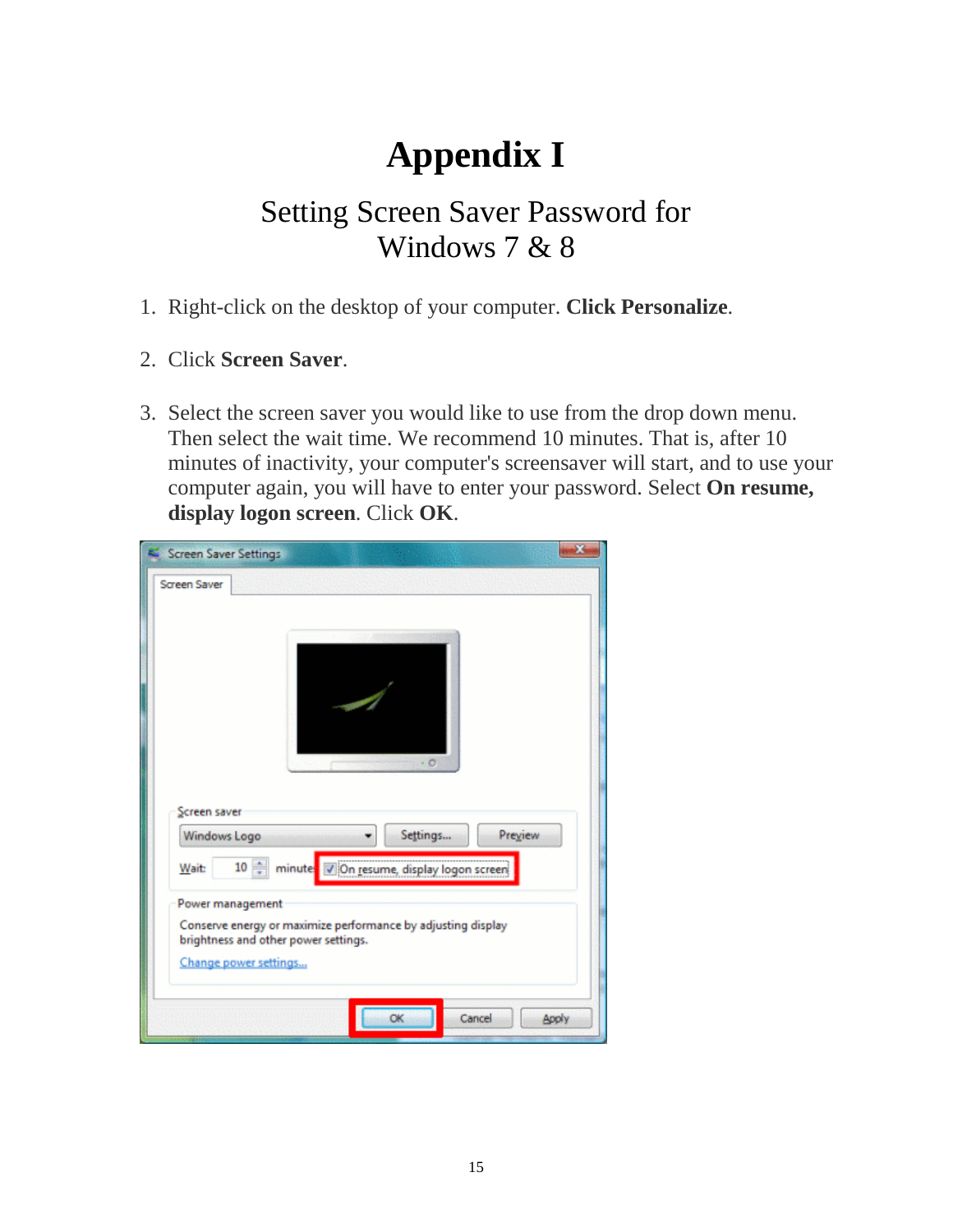### Setting Screen Saver Password for Windows 10

- 1. Right-click on the desktop of your computer. **Click Personalize**.
- 2. Left-click on (1) **Lock Screen** then **scroll to the bottom of the page** and click on (2) **Screen saver settings.**

| $\leftarrow$<br>Settings   |                                                      | $\times$<br>$\Box$          |
|----------------------------|------------------------------------------------------|-----------------------------|
| छु<br>PERSONALIZATION      |                                                      | Find a setting<br>$\varphi$ |
| Background<br>Colors       | Background<br>Picture                                |                             |
| 1<br>Lock screen<br>Themes | Choose your picture                                  |                             |
| Start                      | Browse<br>Choose an app to show detailed status      |                             |
|                            | $\boldsymbol{+}$<br>Choose apps to show quick status |                             |
|                            | $^{+}$<br>$\pm$                                      |                             |
| 2                          | Screen timeout settings<br>Screen saver settings     |                             |
|                            |                                                      |                             |

3. Select the screen saver you would like to use from the drop down menu. Then select the wait time. We recommend 10 minutes. That is, after 10 minutes of inactivity, your computer's screensaver will start, and to use your computer again, you will have to enter your password. Select **On resume, display logon screen**. Click **OK**. *(See figure on page 16 for a visual)*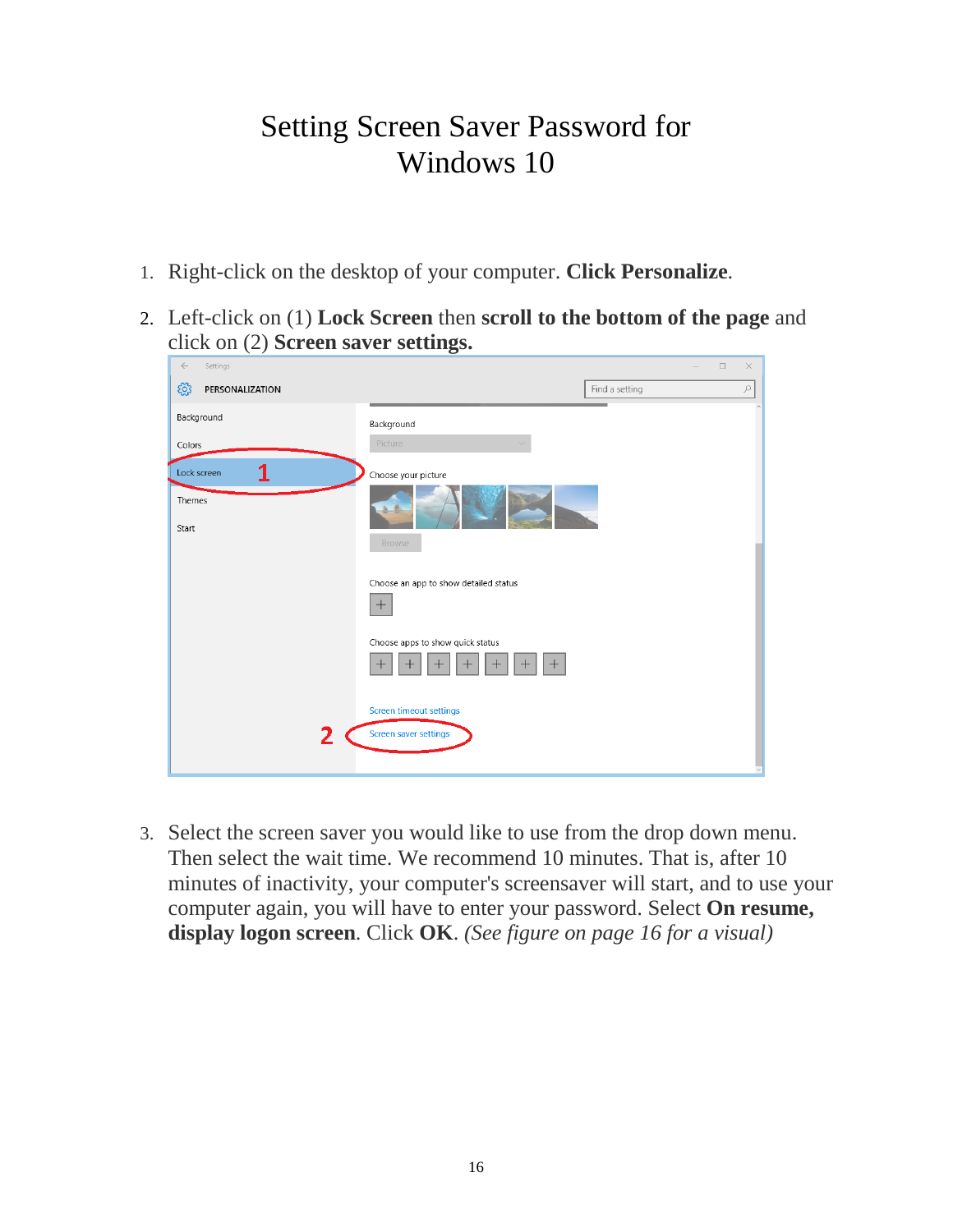### Setting Screen Saver Password for Mac OS X

OS X comes with several screen savers that display photos, messages, artwork from your iTunes library or photo library, and more.

|                                                  |                                                       | <b>Screen Saver</b><br><b>Desktop</b> |                      |
|--------------------------------------------------|-------------------------------------------------------|---------------------------------------|----------------------|
| Floating<br>Reflections<br><b>Shifting Tiles</b> | ۰<br>Flip-up<br>Origami<br>۰<br><b>Sliding Panels</b> |                                       |                      |
| ۰<br>Photo Mobile                                | Ð<br><b>Holiday Mobile</b><br>۵                       |                                       | Screen Saver Options |

To set your preferred screen saver:

- 1. From the Apple menu, choose System Preferences.
- 2. From the View menu, choose Desktop & Screen Saver.
- 3. Click the Screen Saver tab. Available screen savers appear in the left side of the window and a preview of the selected screen saver appears on the right.
- 4. Select one of the screen savers in the left pane. To see a full-screen preview, move your cursor over the right pane and click the Preview button.

To create a slideshow screen saver, do one of the following:

- 1. In the preferences window, select a slideshow choice like Floating, Reflections, Origami, or Shifting Tiles.
- 2. Change the source for your slideshow. OS X comes with collections like as National Geographic, Aerial, Cosmos, and Nature Patterns. You can also choose a folder of images on your computer or an event from your photo library.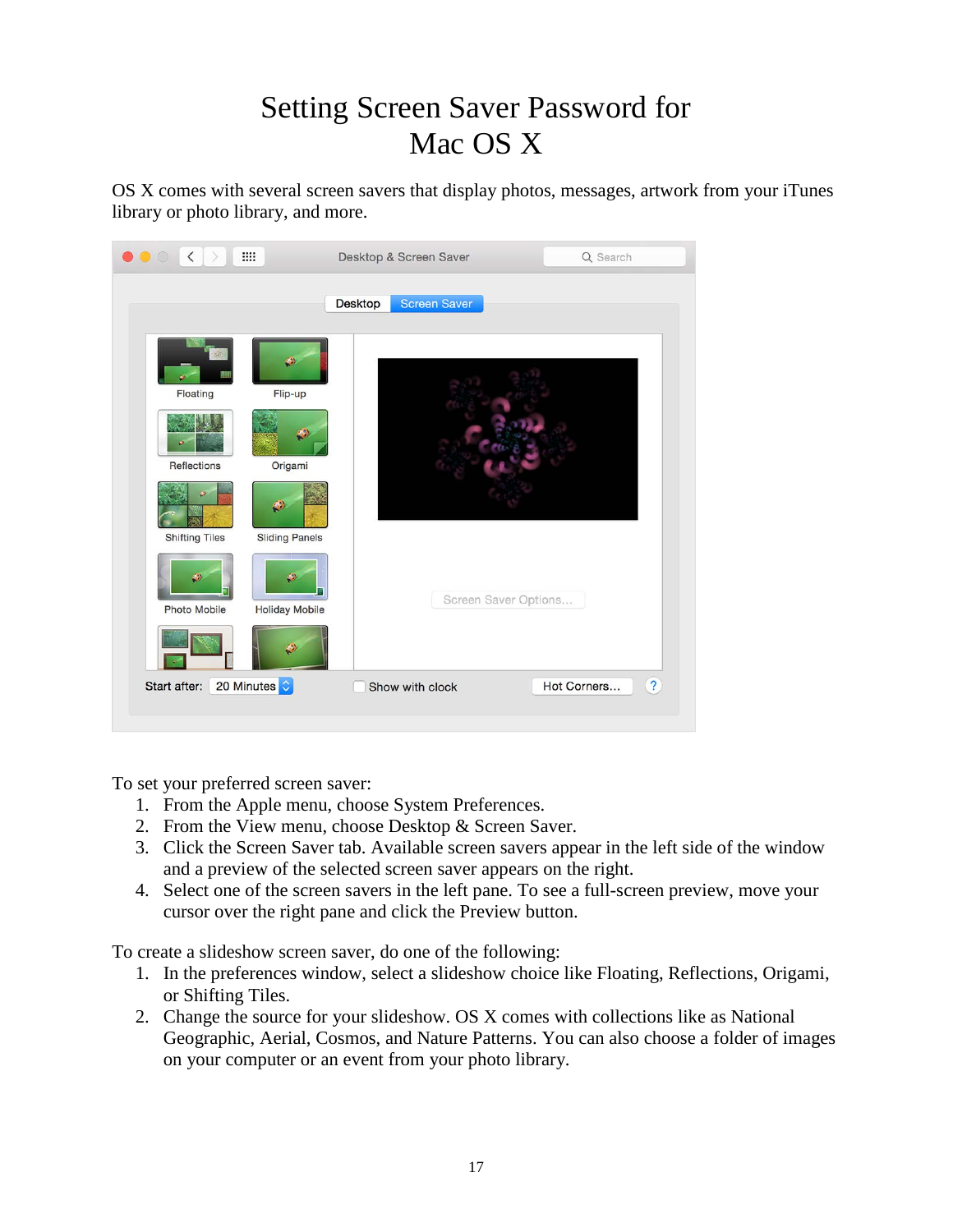Set your preferences

You can tell OS X when to activate the screen saver by choosing an idle time from the "Start after:" menu at the bottom of the preferences window. For example, if you don't touch your mouse, keyboard or trackpad for 20 minutes, the screen saver activates.



Clicking the Hot Corners button gives you options to activate or disable the screen saver when you move your pointer to one of the corners of the screen. Choose an option from the pop-up menu that corresponds to a specific corner.

| $\equiv$                    | ़                  | <b>Start Screen Saver</b> | $\hat{\mathcal{C}}$ |
|-----------------------------|--------------------|---------------------------|---------------------|
| <b>Disable Screen Saver</b> | $\hat{\mathbf{c}}$ | $\overline{a}$            | ×<br>w              |
|                             |                    |                           |                     |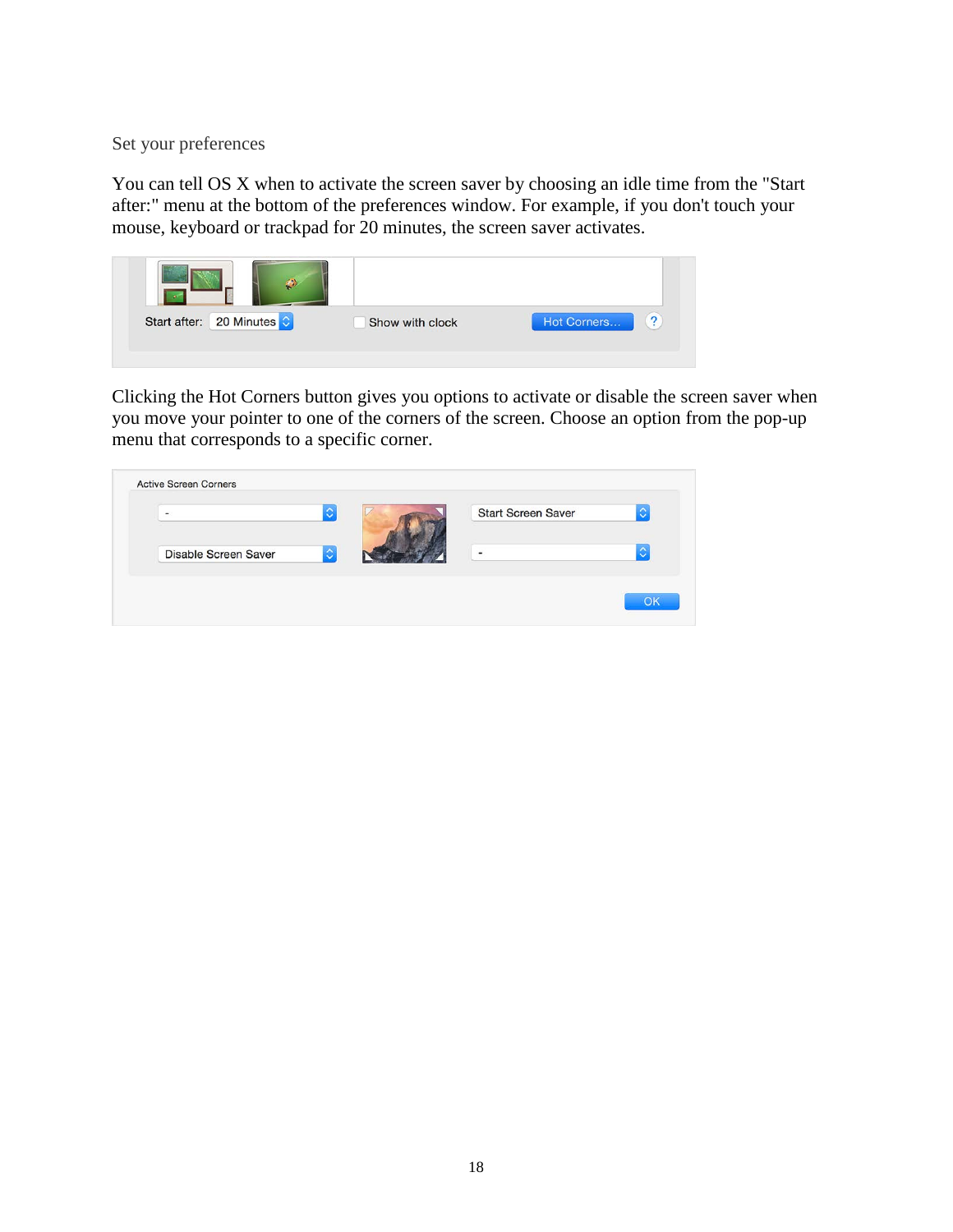Lock your screen

If you want to require a password to unlock your screen after the screen saver activates, you can set this option from Security & Privacy preferences.

| m<br>$\langle$<br>$\bigcirc$<br>$\sim$ |                                                           | <b>Security &amp; Privacy</b> |                                    | Q Search |
|----------------------------------------|-----------------------------------------------------------|-------------------------------|------------------------------------|----------|
|                                        | General                                                   | FileVault<br>Firewall         | Privacy                            |          |
|                                        |                                                           |                               |                                    |          |
|                                        | A login password has been set for this user               |                               | Change Password                    |          |
|                                        | Require password 5 seconds                                | ≎                             | after sleep or screen saver begins |          |
|                                        | Show a message when the screen is locked Set Lock Message |                               |                                    |          |
|                                        |                                                           |                               |                                    |          |
|                                        |                                                           |                               |                                    |          |
|                                        |                                                           |                               |                                    |          |
|                                        |                                                           |                               |                                    |          |
|                                        | Allow apps downloaded from:                               |                               |                                    |          |
|                                        | Mac App Store                                             |                               |                                    |          |
|                                        | · Mac App Store and identified developers                 |                               |                                    |          |
| Anywhere                               |                                                           |                               |                                    |          |
|                                        |                                                           |                               |                                    |          |
|                                        |                                                           |                               |                                    |          |
|                                        |                                                           |                               |                                    |          |
|                                        |                                                           |                               |                                    |          |
|                                        |                                                           |                               |                                    |          |
| Click the lock to make changes.        |                                                           |                               |                                    | Advanced |

- 1. Choose System Preferences from the Apple menu.
- 2. Click the Security & Privacy icon in the System Preferences window.
- 3. Click the General tab.
- 4. Choose an option from the menu "Require a password after sleep or screen saver begins."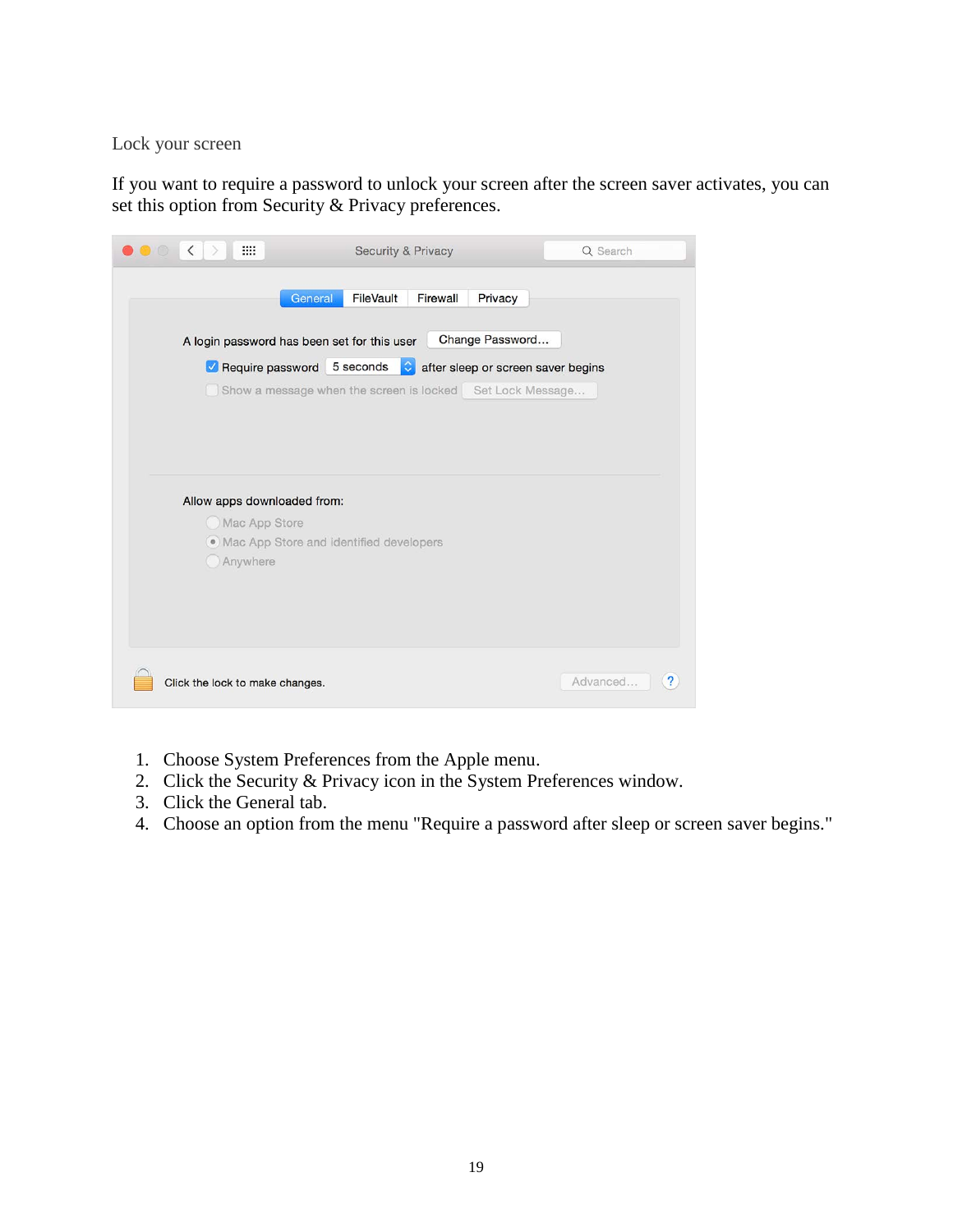# **Appendix II**

### Mapping Network Drives Windows 7

First, click on the *Computer* shortcut from your desktop or from the Start Menu. In the toolbar you will find several buttons, including one called *Map network drive*.



Click on it and the *Map Network Drive* window will open. First, you need to assign a drive letter for the connection and then type the drive or the folder you want to connect to.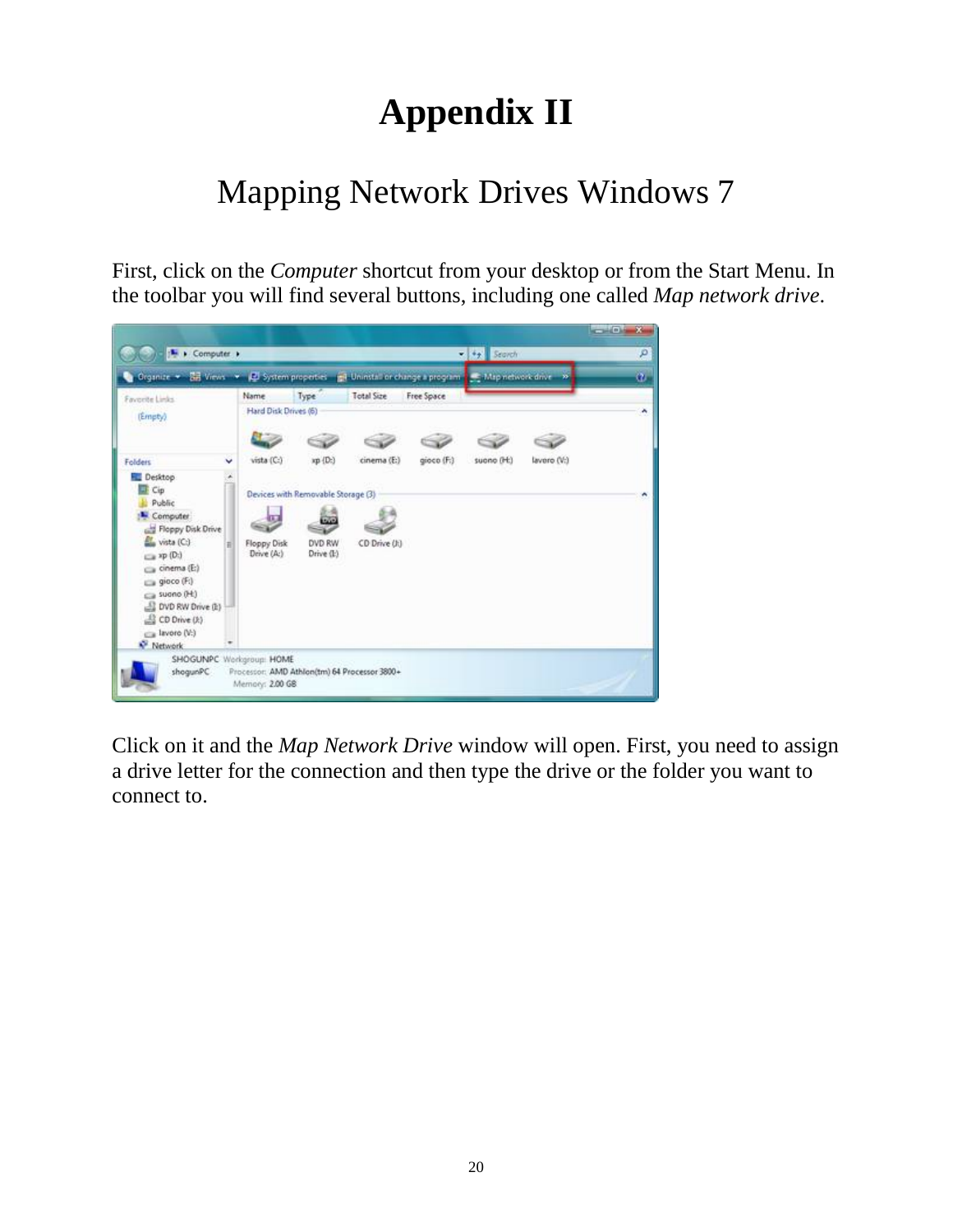|         | ⊠                                                                                                                                     |
|---------|---------------------------------------------------------------------------------------------------------------------------------------|
|         | Map Network Drive                                                                                                                     |
|         | What network folder would you like to map?<br>Specify the drive letter for the connection and the folder that you want to connect to: |
| Drive:  | Y:                                                                                                                                    |
| Folder: | \\newmoon\web<br>Browse                                                                                                               |
|         | Example: \\server\share                                                                                                               |
|         | Window Snic<br>√ Reconnect at logon                                                                                                   |
|         | Connect using different credentials                                                                                                   |
|         | Connect to a Web site that you can use to store your documents and pictures.                                                          |
|         |                                                                                                                                       |
|         |                                                                                                                                       |
|         |                                                                                                                                       |
|         | Finish<br>Cancel                                                                                                                      |

If you want to connect to a remote computer just type "\\" followed by the computer name or the IP address and then "\" followed by the location of the folder you want to connect to.

Sometimes, when you create a drive mapping, you might need to use your username and password that allows you to connect to it. In this case, click on the *Connect using different credentials* box. Click on *Finish* and the security dialogue box will appear where you can enter your username (preceded by ouhsc\) and your password.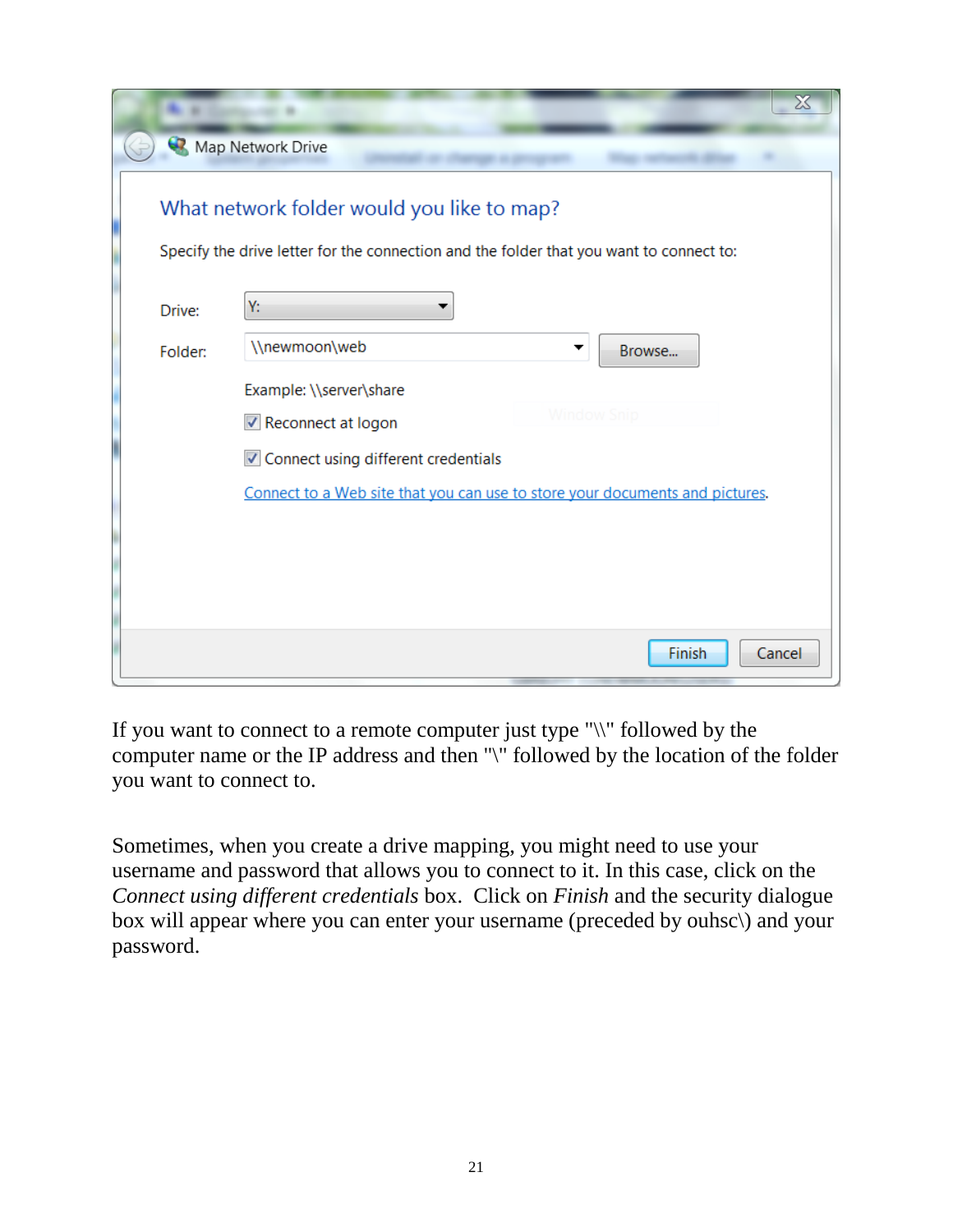| <b>Windows Security</b> | $\chi$                                                                      |
|-------------------------|-----------------------------------------------------------------------------|
|                         | <b>Enter Network Password</b><br>Enter your password to connect to: newmoon |
|                         | ouhsc\gbright<br>Domain: ouhsc<br>Remember my credentials                   |
|                         | OK<br>Cancel                                                                |

Click on *OK* and the drive mapping will be created.

## Mapping Network Drives Windows 8 & 10

**Step 1 (Windows 8):** Enter the Modern/Metro UI, type "File Explorer" and select it from the list of results that appear on the right side of the screen.



Windows 8 – Step 1 Drive Mapping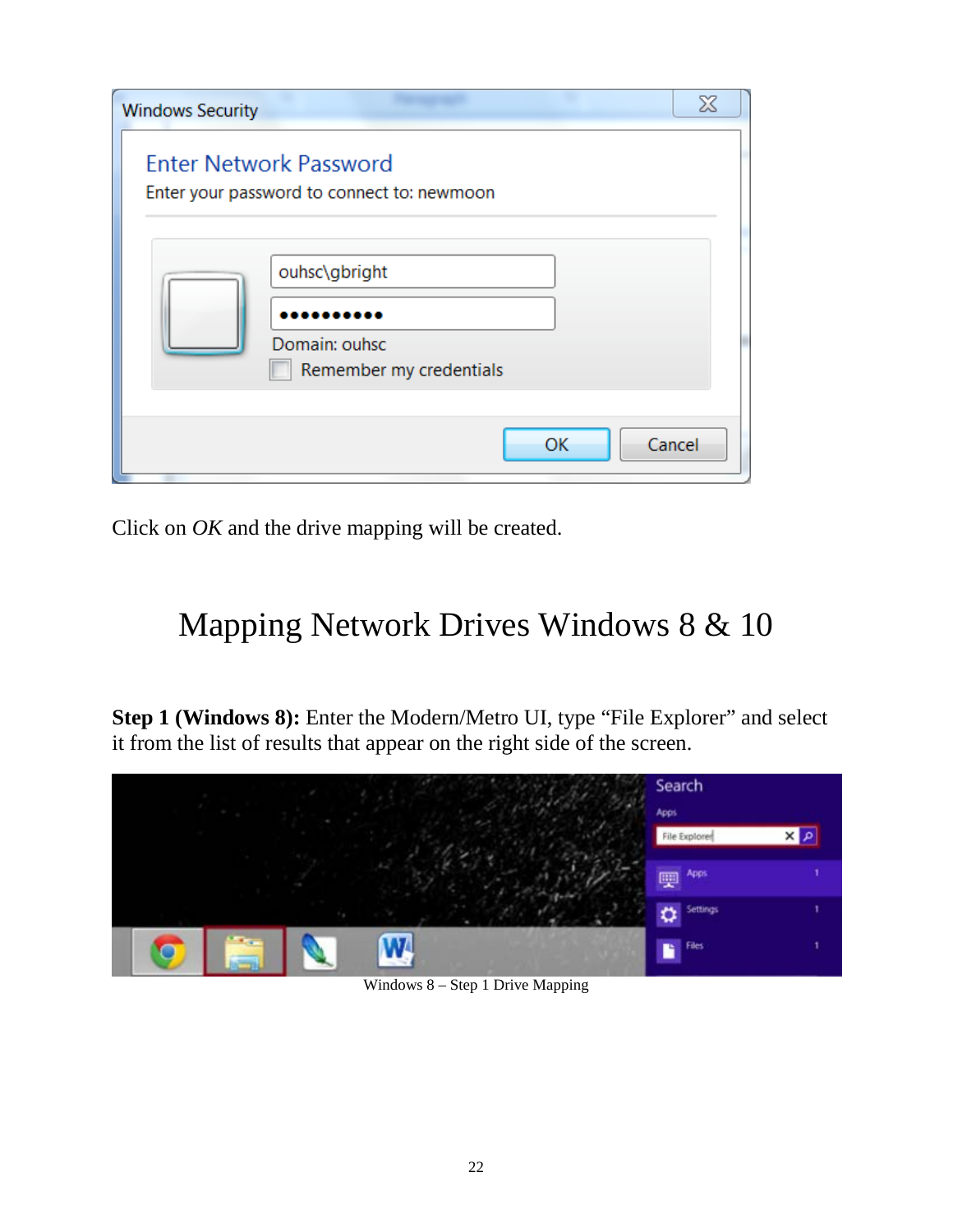**Step 1 (Windows 10):** Search for "File Explorer" from the Windows 10 Taskbar Search Box or click the File Explorer icon located by default in the taskbar.



Windows 10 – Step 1 Drive Mapping

**Step 2 (Windows 8):** Once File Explorer is open, select the "Computer" section located on the left-hand side of the window, click the "Computer" tab at the top, and select the "Map network drive" option.

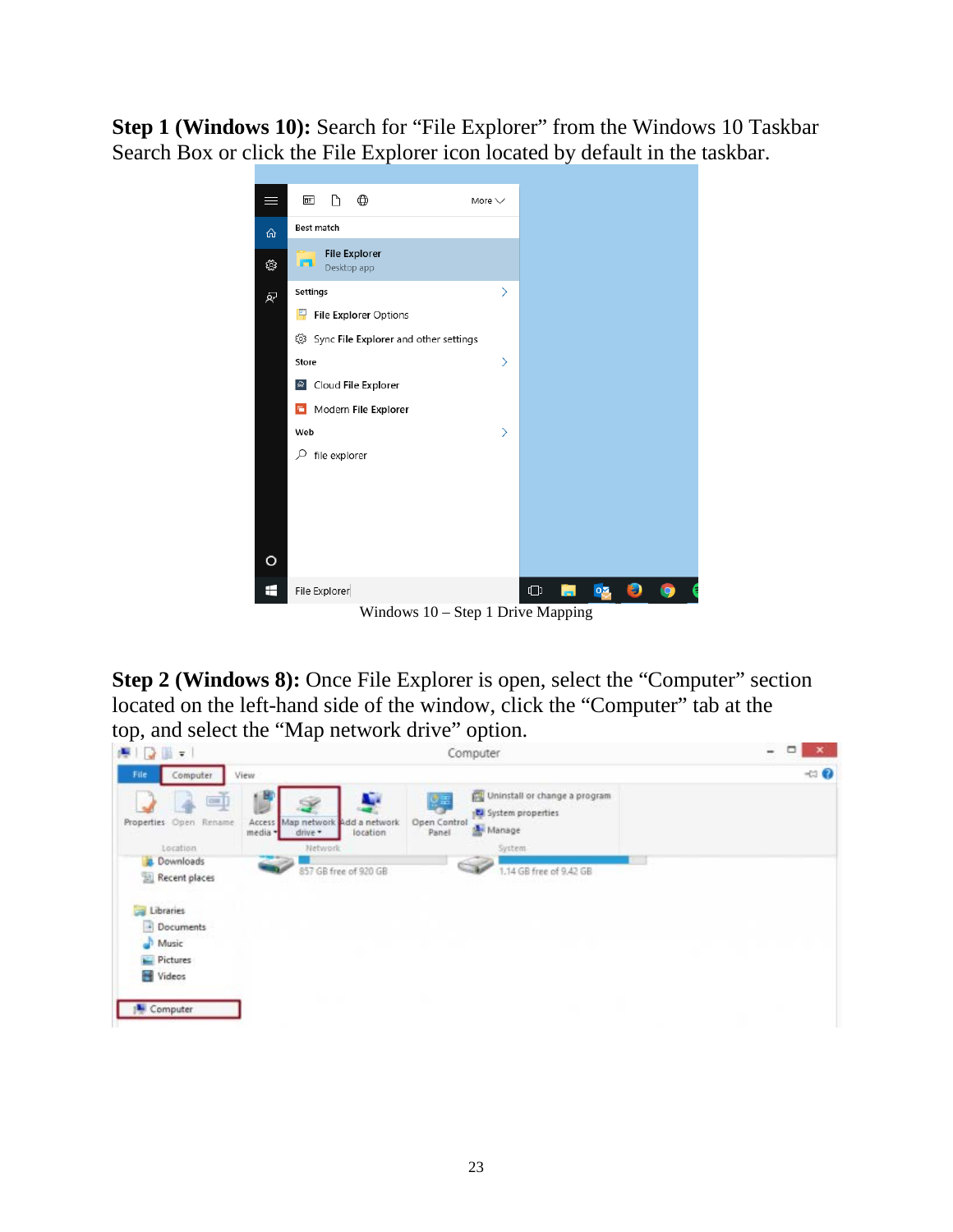**Step 2 (Windows 10):** Once File Explorer is open, select the "This PC" section located on the left-hand side of the window, click the "Computer" tab at the top, and select the "Map network drive" option.



**Step 3 (Windows 8 & 10):** The resulting setup wizard provides options for both manually specifying the network address, or browsing for it among systems on your network. Click the check box directly to the left of "Reconnect at login" if you wish to automatically re-establish the connection every time you start your computer. If the networked drive requires log-in credentials other than those used for your computer, check the "Connect using different credentials" box below and enter your credentials when prompted. Click Finished in the bottom-right corner when done.

|         | What network folder would you like to map?                                              |   |   |        |  |
|---------|-----------------------------------------------------------------------------------------|---|---|--------|--|
|         | Specify the drive letter for the connection and the folder that you want to connect to: |   |   |        |  |
| Drive:  | Z:                                                                                      | v |   |        |  |
| Folder: |                                                                                         |   | v | Browse |  |
|         | Example: \\server\share                                                                 |   |   |        |  |
|         | Reconnect at sign-in                                                                    |   |   |        |  |
|         | Connect using different credentials                                                     |   |   |        |  |
|         | Connect to a Web site that you can use to store your documents and pictures.            |   |   |        |  |
|         |                                                                                         |   |   |        |  |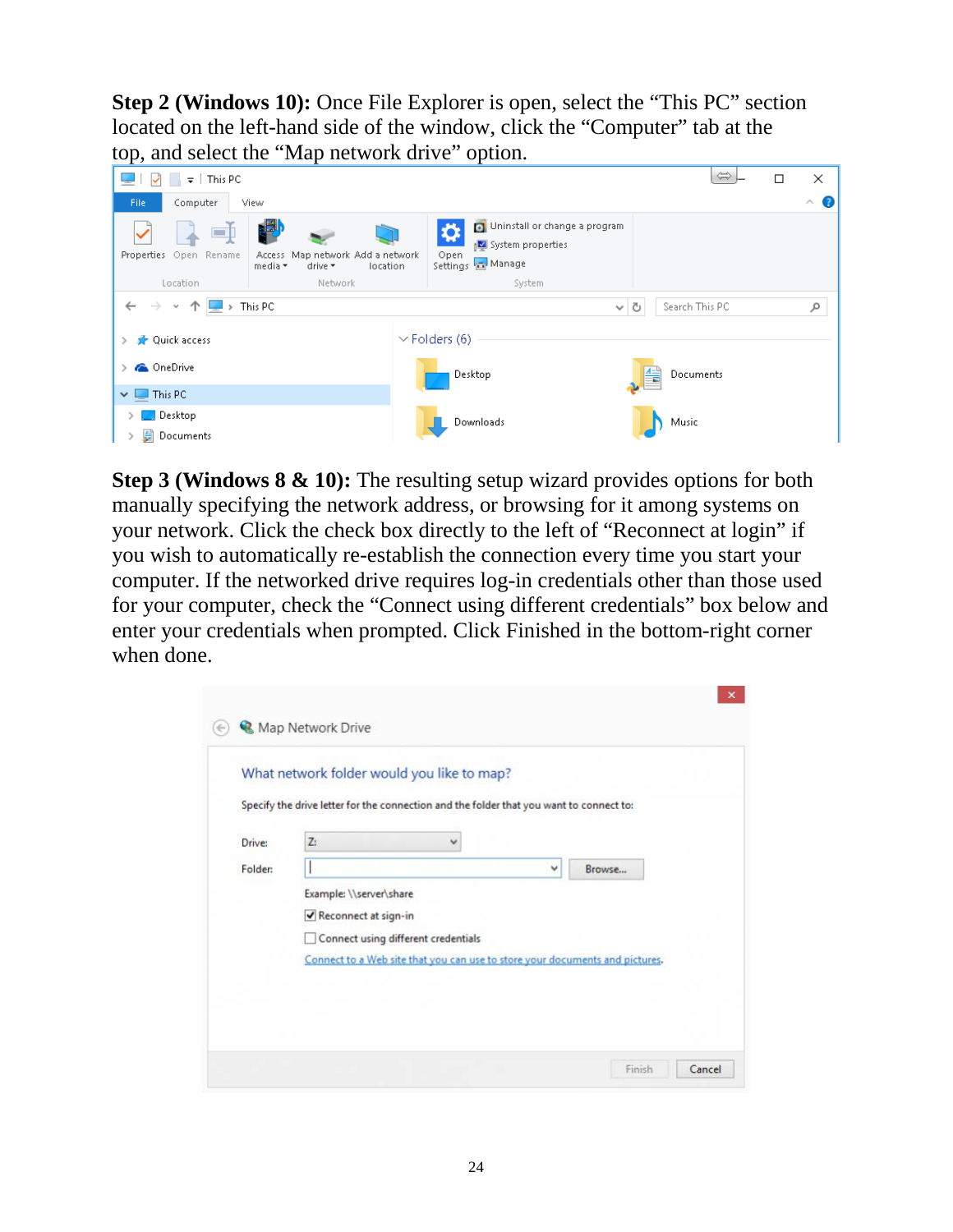## Mapping Network Drives Mac OS X

In Mac OS X, there is a shortcut that makes it easy to map and access network drives without any extra software.

Step 1: Make the Finder utility active, hold the Command key and press the "K" button to bring up the appropriate server connections. If Finder is not active, click the blue face icon within the Mac OS X Dock before entering the keyboard command.



Step 2: The resulting window provides options for both manually specifying the network address, or browsing for it among systems on your network. Select the appropriate server and click the "Connect" button in the bottom-right corner of the window when finished.

| $\circ$                  | <b>Connect to Server</b> |               |         |
|--------------------------|--------------------------|---------------|---------|
| Server Address:          |                          |               |         |
| afp://10.82.12.5         |                          |               | $\Box$  |
| <b>Favorite Servers:</b> |                          |               |         |
| afp://10.82.12.5         |                          |               |         |
|                          |                          |               |         |
|                          |                          |               |         |
| Remove<br>7              |                          | <b>Browse</b> | Connect |
|                          |                          |               |         |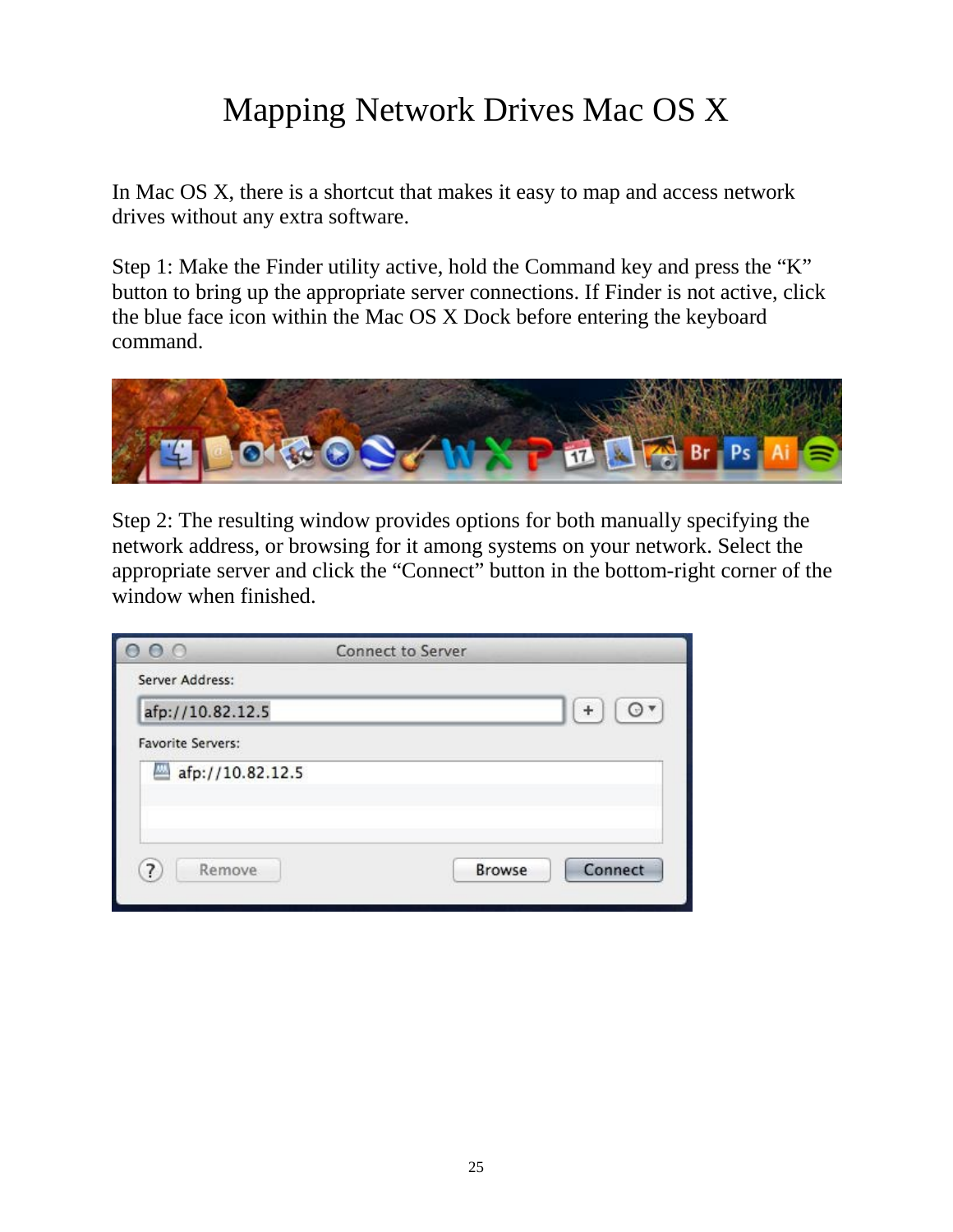## **Appendix III**

The College offers pay-to-print services (\$.05/page-monochrome) in the following locations:

| <b>Location</b> | <b>Print Service</b> |
|-----------------|----------------------|
| AHB 2040        | PaperCut             |

**To use a PaperCut release station, students will be required to pay for print jobs at \$.05 per page.** If you need to add additional funds to your account, you will need to browse to [http://papercut.ouhsc.edu:9191](http://papercut.ouhsc.edu:9191/) (make sure you are on the HSCSTUDENT WIFI network first). This will take you to the PaperCut website where you can login to your account (using your OUHSC credentials). By clicking on *Add Credit*, you will be sent to our Touchnet site where you can add funds by entering in your charge card information. Discover, MasterCard and Visa are accepted.

The campus offers pay-to-print services (\$.05/page-monochrome) in these locations:

| Location             | <b>Print Service</b> |
|----------------------|----------------------|
| Bird Lib             | Go-Print             |
| <b>Student Union</b> | PaperCut             |

Specific printing instructions are provided at each PaperCut release station, Go-Print kiosk or printer.

#### **Wireless Networks**

While on campus, students may have a need to connect to the wireless network. There are three wireless networks on campus. One is **OUguest**, **HSCSTUDENT** and **HSCACCESS**. **OUguest** is the common advertised network that allows users to access the internet only. **HSCSTUDENT** is a secure network that allows for internet access and online testing. **HSCSTUDENT is required for ALL online testing. HSCACCESS** may be required for some students to access network file shares. **HSCACCESS** will require laptops to be registered with central IT and encrypted along with McAfee antivirus, McAfee agent and Pulse Secure VPN software installed. For assistance in accessing wireless networks, see College Information Systems in room 2071 or 2073. For online testing that requires wireless connections see Instructional Support Services in room 2053. In Tulsa, see the IT Helpdesk.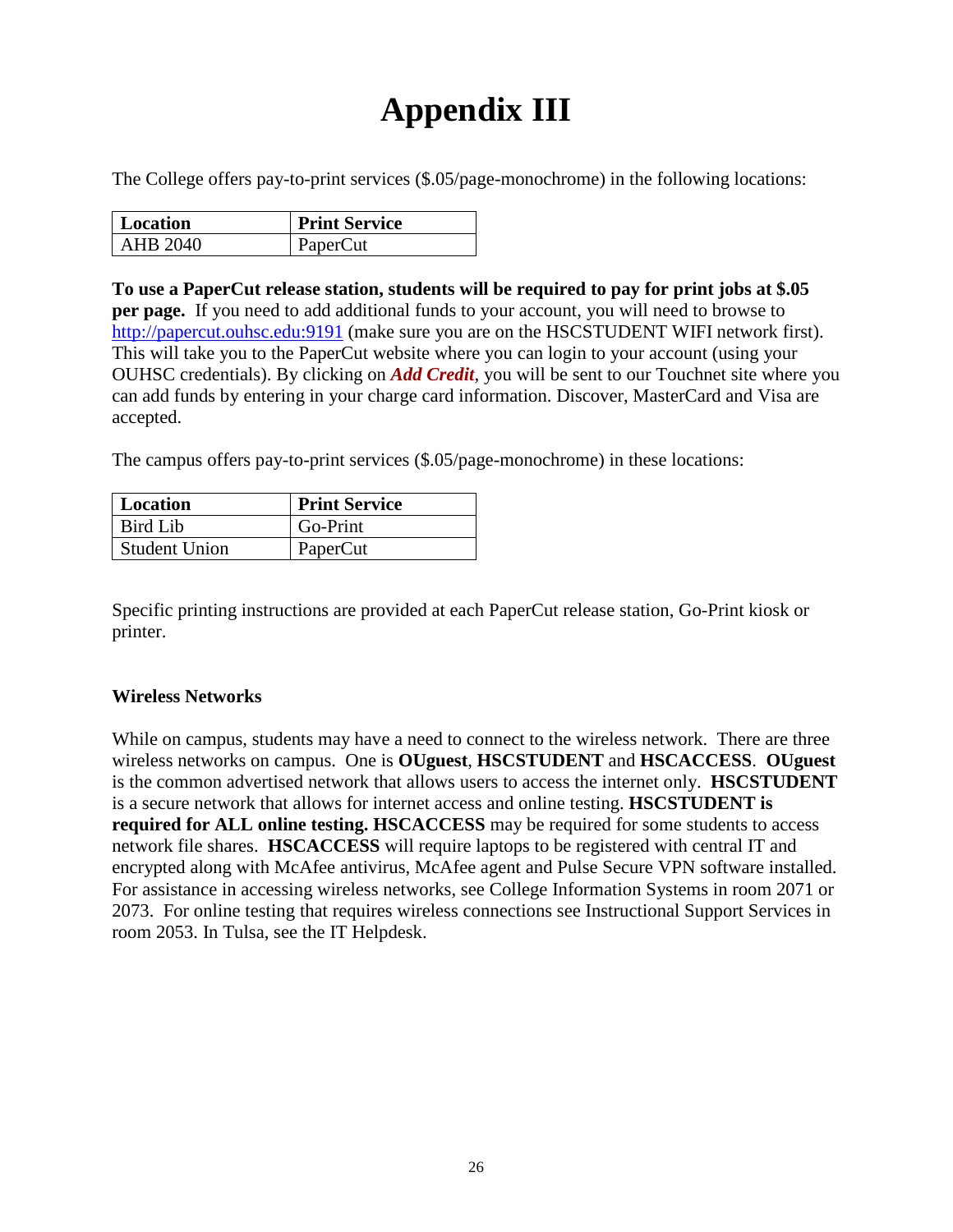### **Appendix IV**

#### OU Sync & Share

IT Shared Services has implemented a file sync and share service, similar to Dropbox, called OU Sync & Share. This service uses a product called "Syncplicity" which enables users to securely sync/share files across devices and with other users.

*This service is available free of charge for the first 15GB to OUHSC Staff/Faculty/Students. An additional 15GB can be requested at a cost of \$3.50 per month.*

#### *Important Links*

- [Sign Up for OU Sync & Share](https://ouitservices.service-now.com/com.glideapp.servicecatalog_cat_item_view.do?sysparm_id=eedc79054f7731007b92d49f0310c719)
- [Login Page](https://sync.ouhsc.edu/)
	- o Use your OUHSC Email address and click next
	- o On the following page enter your OU Login Credentials and password
- [Comprehensive Knowledge Base](https://syncplicity.zendesk.com/hc/en-us)
- [Quick Start Videos](https://syncplicity.zendesk.com/hc/en-us/articles/203061634-Quick-Start-User-Videos)

#### *Easy to Use*

- Access  $&$  sync files from your desktop (PC  $&$  Mac), Mobile devices or File Shares
- Convenient access from all devices
- Share & collaborate on files with unique tools

#### *Safe to Use*

- "Cloud" experience with on-premise storage
- OU Login integration
- Data encryption in transit and at rest
- Remote wipe of lost devices

#### *Compatibility*

- Standard web browsers, including Firefox, Safari, Internet Explorer and Google Chrome
- Application available for  $\overline{OSS}$ , Android & Window's Phone
- Application available for [Windows](https://syncplicity.zendesk.com/hc/en-us/articles/201209890-Installing-the-desktop-client) and [Mac](https://syncplicity.zendesk.com/hc/en-us/articles/201150564-Installing-the-desktop-client) computers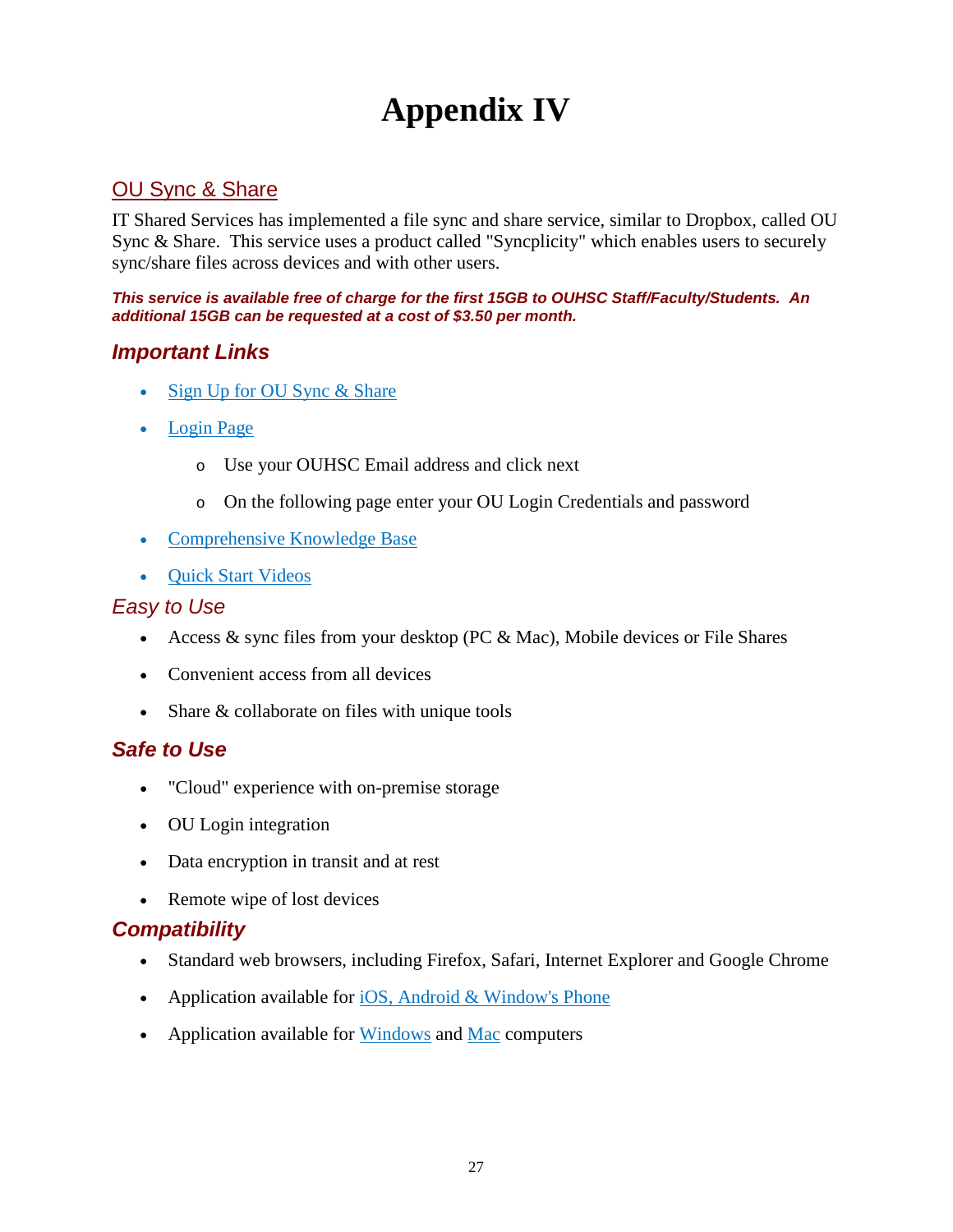# **Appendix V OKC Classroom Technology Resources**

| <b>Room Type</b>                                | <b>Seats</b> | DE/<br>non-DE                  | <b>AHB</b><br>Room<br>#'s | Proj           | Flat<br><b>Panel</b> | AV control Lectern          |           |
|-------------------------------------------------|--------------|--------------------------------|---------------------------|----------------|----------------------|-----------------------------|-----------|
| Seminar                                         |              |                                |                           |                |                      |                             |           |
|                                                 | 11           | Non-DE                         | 2056                      |                | $\mathbf{1}$         | Extron Box No               |           |
|                                                 | 8<br>15      | Non-DE                         | 3129,<br>3132             |                | 1                    | <b>Extron</b><br><b>Box</b> | <b>No</b> |
| <b>Traditional</b><br>Classroom (flat<br>floor) | 32           | Non-DE                         | 2039                      | $\overline{1}$ |                      | Extron Box Yes              |           |
|                                                 | 38<br>40     | Non-DE                         | 2045,<br>2046             | $\overline{1}$ |                      | Extron Box Yes              |           |
|                                                 | 48           | <b>DE</b>                      | 2050                      | $\overline{2}$ |                      | <b>Touch</b><br>Panel       | Yes       |
|                                                 | 48<br>52     | <b>DE</b>                      | 2060,<br>2065             | $\overline{2}$ | $\mathbf{1}$         | <b>Touch</b><br>Panel       | Yes       |
|                                                 | 50<br>60     | Non-DE                         | 2038,<br>2049             | $\overline{2}$ |                      | <b>Extron</b><br><b>Box</b> | Yes       |
|                                                 | 68<br>68     | <b>DE</b>                      | 2058,<br>2059             | $\overline{2}$ | $\mathbf{1}$         | <b>Touch</b><br>Panel       | Yes       |
| <b>Tiered</b><br>Classroom                      | 145          | <b>DE</b>                      | 1117                      | $\overline{2}$ | $\overline{0}$       | Touch<br>Panel              | Yes       |
|                                                 | 95           | <b>DE</b>                      | 1047                      | $\overline{2}$ | $\overline{0}$       | <b>Touch</b><br>Panel       | Yes       |
|                                                 | 87           | DE (No student<br>Microphones) | 1046                      | $\overline{2}$ | $\overline{0}$       | <b>Touch</b><br>Panel       | Yes       |
|                                                 |              |                                |                           |                |                      |                             |           |
| <b>Room Type</b>                                | <b>Seats</b> | DE/<br>non-DE                  | Room<br>#'s               | Proj           | Flat<br><b>Panel</b> | <b>AV control Podium</b>    |           |
| <b>Patient Care</b><br>Class lab                | up to 50     | Ceiling cam                    | 2019                      | $\overline{0}$ | $\overline{2}$       | Wall switch<br>remote       | Yes       |
| <b>Anatomy Class</b><br>lab                     | Up to 50     | DE                             | 2035                      | $\overline{0}$ | 1                    | Touch<br>Panel              | <b>No</b> |